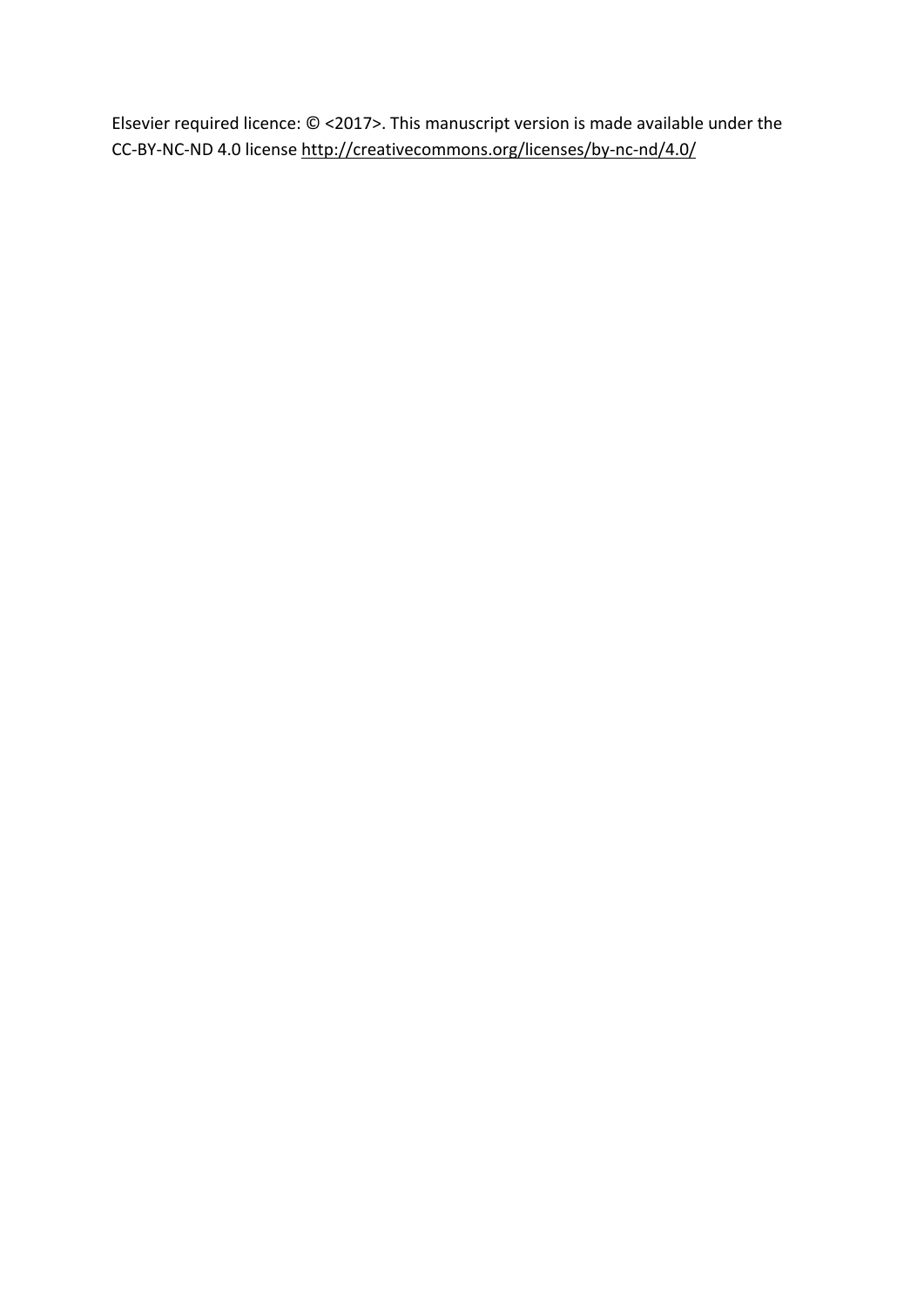# Accepted Manuscript

Title: Paternity testing and other inference about relationships from DNA mixtures

Author: Peter J. Green Julia Mortera



| PII:           | S1872-4973(17)30030-3                              |
|----------------|----------------------------------------------------|
| DOI:           | http://dx.doi.org/doi:10.1016/j.fsigen.2017.02.001 |
| Reference:     | <b>FSIGEN 1656</b>                                 |
| To appear in:  | <i>Forensic Science International: Genetics</i>    |
| Received date: | 7-10-2016                                          |
| Revised date:  | $11 - 1 - 2017$                                    |
| Accepted date: | $2 - 2 - 2017$                                     |

Please cite this article as: Peter J. Green, Julia Mortera, Paternity testing and other inference about relationships from DNA mixtures, *<![CDATA[Forensic Science International: Genetics]]>* (2017),<http://dx.doi.org/10.1016/j.fsigen.2017.02.001>

This is a PDF file of an unedited manuscript that has been accepted for publication. As a service to our customers we are providing this early version of the manuscript. The manuscript will undergo copyediting, typesetting, and review of the resulting proof before it is published in its final form. Please note that during the production process errors may be discovered which could affect the content, and all legal disclaimers that apply to the journal pertain.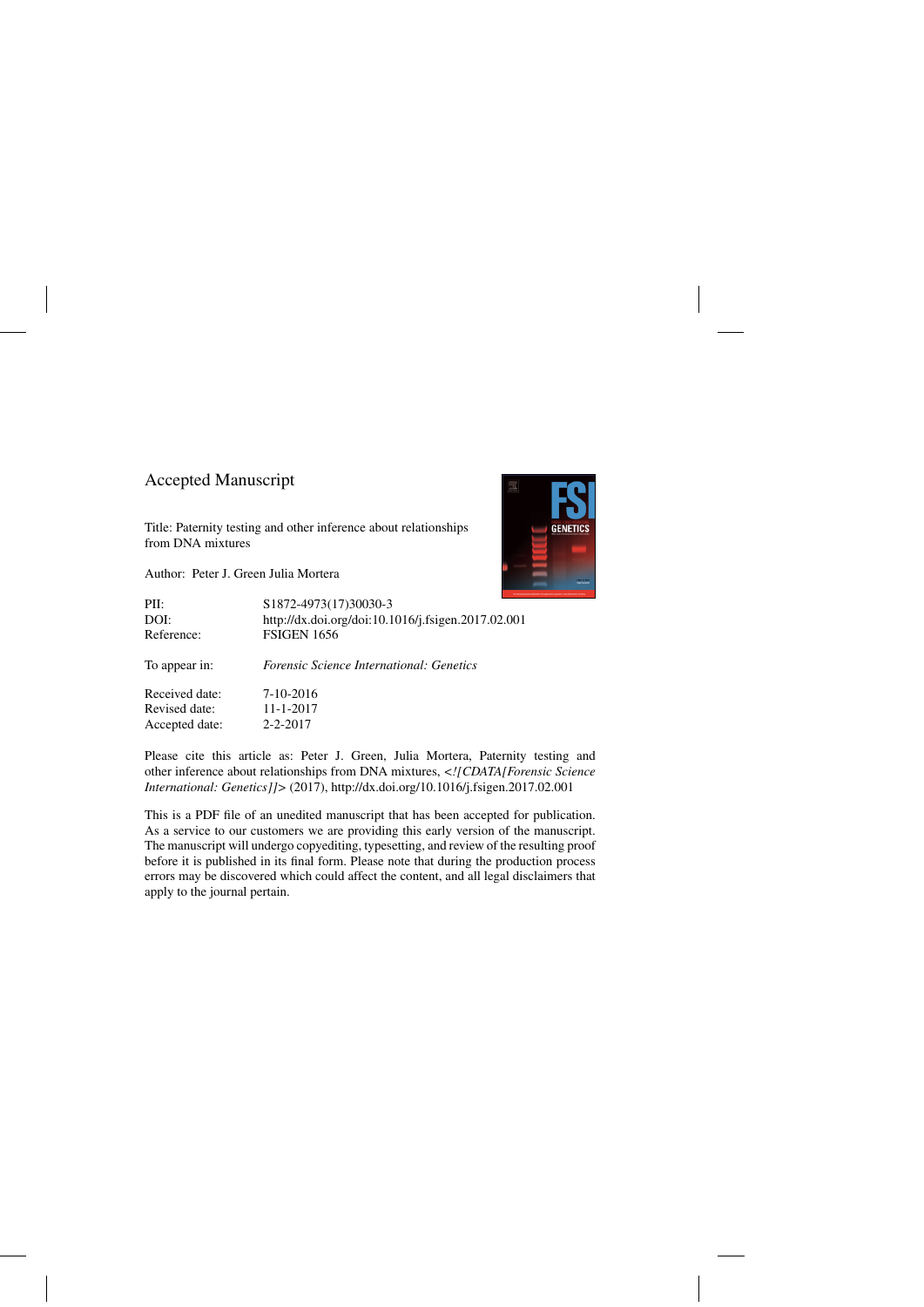# ۱

Highlights for the paper "Paternity testing and other inference about relationships from DNA mixtures" by Peter J. Green and Julia Mortera.

- Completely probabilistic general approach for inference about relationships from DNA mixtures
- Peak heights and artefacts such as stutter, dropout and dropin are all taken into account.
- Real casework examples: unknowns in mixture potential mother typed and alleged father of typed son in a mixture.
- Ston in a mixture.<br>
Ston in a mixture.<br>
Shows on the particular genotyping kits, allele frequencies, number of<br>
vibluors or hypotheses presented.<br>
Source software available.<br>
Source software available. • Methods are not limited to particular genotyping kits, allele frequencies, number of contributors or hypotheses presented.
- Open-source software available.

Page 1 of 22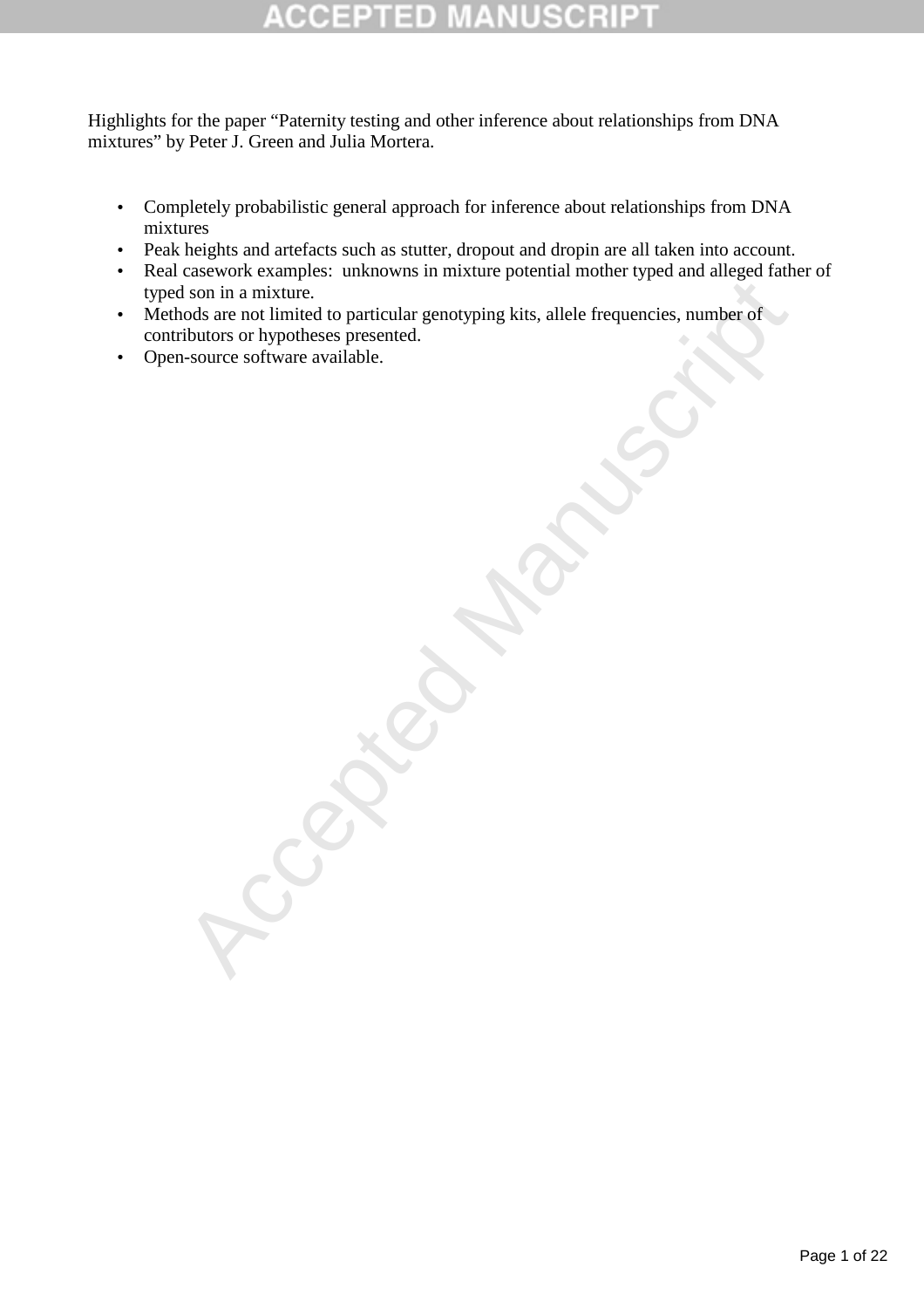# PATERNITY TESTING AND OTHER INFERENCE ABOUT relationships from DNA mixtures

Peter J. Green<sup>∗</sup> UTS, Sydney, Australia University of Bristol, UK.

Julia Mortera† Università Roma Tre, Italy.

February 5, 2017

### Abstract

RELATIONSHIIPS FROM DNA MIXTURES PRECONNIMPS FROM DNA MIXTURES PHOTE CHECK (TTS, Sydney, Australia Università Roma Tre, Italy, University of Bristol, UK. February 5, 2017 Abstract eigenery of Bristol, UK. February 5, 2017 We present methods for inference about relationships between contributors to a DNA mixture and other individuals of known genotype: a basic example would be testing whether a contributor to a mixture is the father of a child of known genotype. The evidence for such a relationship is evaluated as the likelihood ratio for the specified relationship versus the alternative that there is no relationship. We analyse real casework examples from a criminal case and a disputed paternity case; in both examples part of the evidence was from a DNA mixture. DNA samples are of varying quality and therefore present challenging problems in interpretation. Our methods are based on a recent statistical model for DNA mixtures, in which a Bayesian network (BN) is used as a computational device; the present work builds on that approach, but makes more explicit use of the BN in the modelling. The R code for the analyses presented is freely available as supplementary material.

We show how additional information of specific genotypes relevant to the relationship under analysis greatly strengthens the resulting inference. We find that taking full account of the uncertainty inherent in a DNA mixture can yield likelihood ratios very close to what one would obtain if we had a single source DNA profile. Furthermore, the methods can be readily extended to analyse different scenarios as our methods are not limited to the particular genotyping kits used in the examples, to the allele frequency databases used, to the numbers of contributors assumed, to the number of traces analysed simultaneously, nor to the specific hypotheses tested.

Some key words: Bayesian networks, coancestry, deconvolution, disputed paternity, identity by descent, kinship, likelihood ratio.

# 1 Introduction

This paper presents methods for inference about the relationships between contributors to a DNA mixture with unknown genotype and other individuals of known genotype: a basic example would be testing whether a contributor to a mixture is the father of a child of known genotype (or indeed the similar question with the roles of parent and child reversed). Following commonly accepted practice, the evidence for such a relationship is presented as the likelihood ratio for the specified relationship versus the baseline, null hypothesis, that there is no relationship at all, so the father is taken to be a random member of the population. Our methods are based on the statistical model for

<sup>∗</sup>School of Mathematics, University of Bristol, Bristol BS8 1TW, UK.

Email: P.J.Green@bristol.ac.uk.

<sup>&</sup>lt;sup>†</sup>Università Roma Tre, Italy.

Email: julia.mortera@uniroma3.it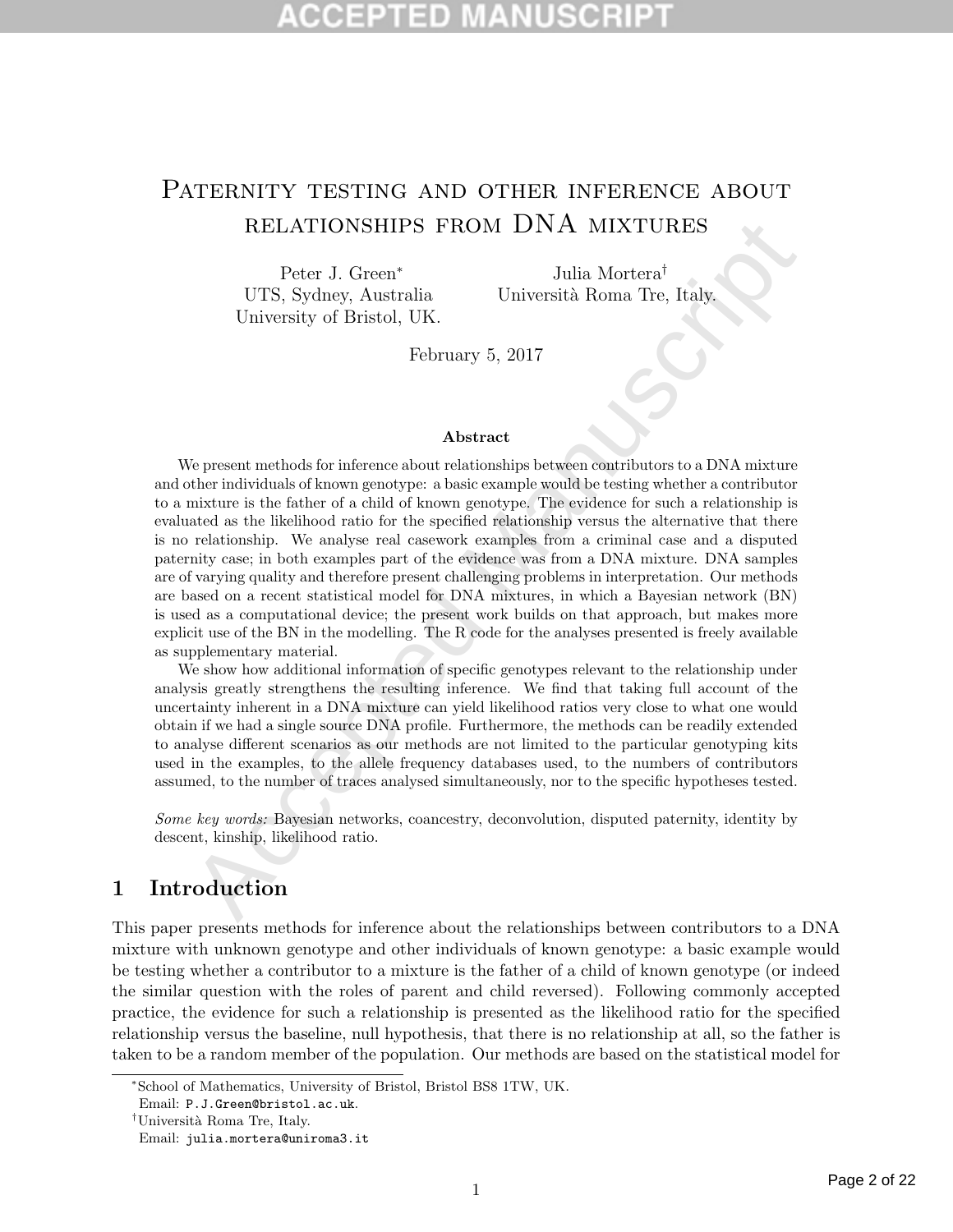# TED

DNA mixtures of Cowell *et al.* (2015), in which a Bayesian network (BN) is used as a computational device for efficiently computing likelihoods; the present work builds on that approach, but makes more explicit use of the BN in the modelling.

Other questions that can be answered by a similar approach include

- is a contributor to a mixture the brother of an individual of known genotype?
- is a contributor to a mixture the niece of an individual of known genotype and the great-aunt of another individual of known genotype?
- $\bullet\,$  is a contributor to one mixture also a contributor to another mixture?
- is a contributor to one mixture a brother of a contributor to another mixture?
- is an individual of known genotype a family relative of two contributors to a mixture who are mother and child?

contributor to a mixture the brother of an individual of known genotype?<br>
contributor to a mixture the nices of an individual of known genotype and the greet-<br>
contributor to ane mixture also a contributor to another mixt A standard DNA paternity test compares the DNA profile of a putative father to that of his alleged child; the DNA profile of the mother might or might not be available. The case we report here (see Section 2) is one of disputed inheritance. The putative father died over 20 years ago and his corpse was exhumed in order to extract his DNA profile. The DNA extracted from the exhumed body sample was contaminated and appeared to be a mixture of at least two individuals. Furthermore, the DNA of the child's mother was not available. A preliminary analysis of this case was given in Mortera *et al.* (2016). In that paper an approximate method based only the most probable genotype of a mixture contributor was used to specify the questioned relationship. Here we take all uncertainty about the mixture contributors into account.

Throughout the paper, our emphasis is on methodology. Real casework examples are presented, for illustration, but our methods are not limited to particular details of the genotyping kits, allele frequencies, number of contributors, or hypotheses in these examples.

The outline of the paper is as follows. After a brief description of the DNA mixture model and its modification for establishing potential relationships, we introduce the motivating example on paternity testing in Section 2. Four general methods for inference about relationships from DNA mixtures are illustrated in Section 3. Results for a real case where we assess if an alleged father of a typed actor is in the mixture are given in Section 4; results for a case where we try to identify an unknown contributor to a mixture through his potential mother's genotype are shown in Section 5. In Section 6 we illustrate a proposal for computing likelihood ratios for unions of hypotheses. Indications on the available open-source software are presented in Section 7. A general discussion and some concluding remarks are given in Section 8.

### 1.1 A model for DNA mixtures

We base the analysis of the DNA mixture on the model described in Cowell *et al.* (2015). This model takes fully into account the peak heights and the possible artefacts, like stutter and dropout, that might occur in the DNA amplification process. We give a brief summary of the main features of the model, for further details we refer to Cowell et al. (2015). The model is an extension of the gamma model developed in Cowell et al. (2007a) and Cowell et al. (2007b), and used in Cowell et al. (2011).

In summary, for a specific marker m and allele a, ignoring artefacts, the contribution  $H_{ia}$  from an individual i to the peak height at allele a has a gamma distribution,  $H_{ia} \sim \Gamma(\rho \phi_i n_{ia}, \eta)$ , where  $\rho$  is proportional to the total amount of DNA in the mixture prior to amplification;  $\phi_i$  denotes the fraction of DNA originating from individual i prior to PCR amplification,  $n_{ia}$  is the number of type a alleles for individual i; and  $\eta$  determines the scale. For an amplification without artefacts of one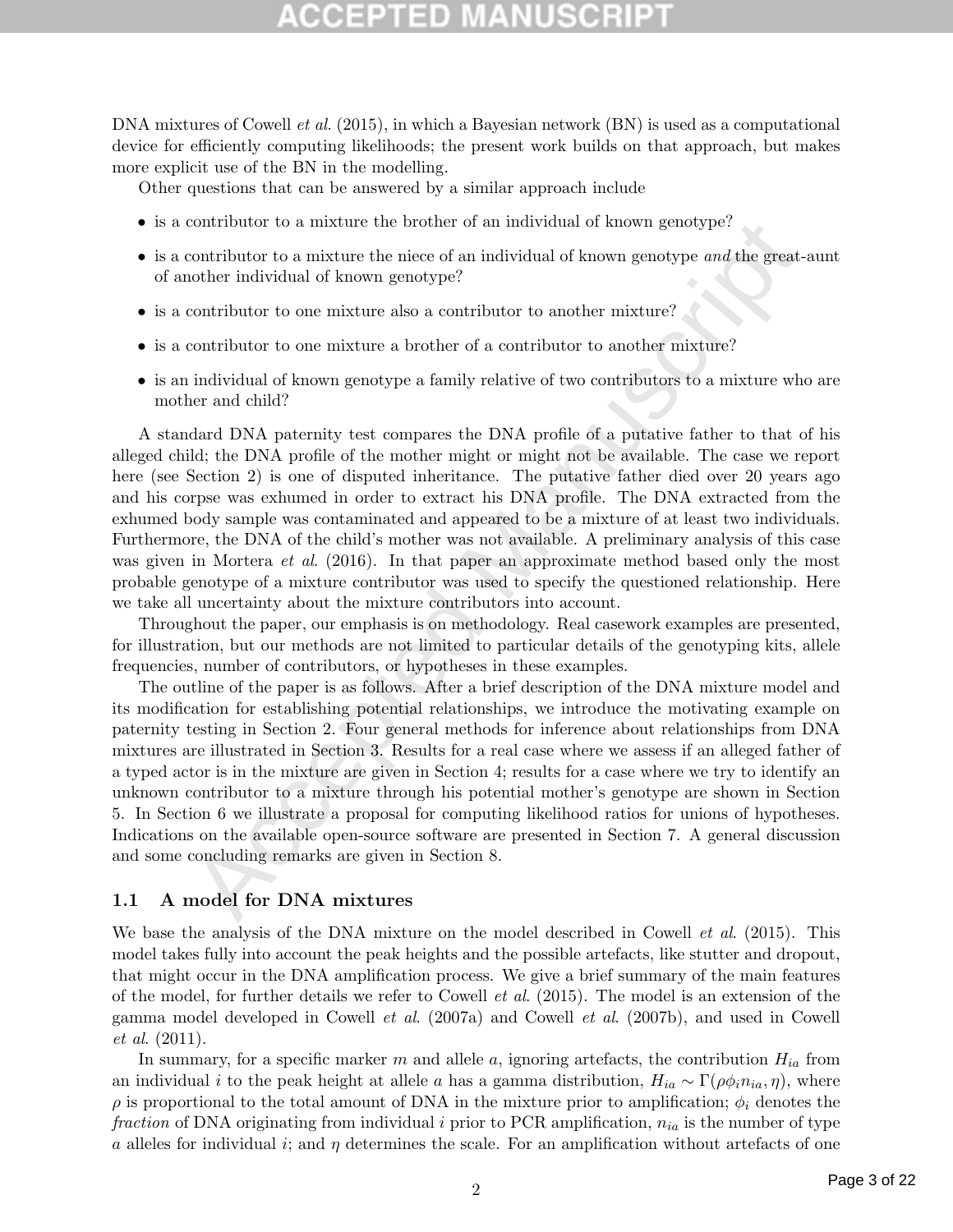# ED.

heterozygous contributor, *i.e.*  $\phi_1=1$  and  $n_{1,a}=1$ ,  $\mu=\rho\eta$  is the mean peak height and  $\sigma=1/\sqrt{\rho}$  is the coefficient of variation. In the following we use this reparametrization. The model is extended to take into account artefacts: stutter, whereby a proportion of a peak belonging to allele a appears as a peak at allele  $a - 1$ ; and dropout, when alleles are not observed because the peak height is below a detection threshold C. The parameter  $\xi$  denotes the mean stutter proportion.

idence E consists of the peak heights **z** as observed in the electropherograms, as we<br>dial gentypes of known individuals. For given groupys of the contributors, expect<br>number of Eq., i = 1,...,  $I_i a = 1, ..., I_i a = 1, ..., A$ ), given The evidence  $E$  consists of the peak heights **z** as observed in the electropherograms, as well as any potential genotypes of known individuals. For given genotypes of the contributors, expressed as allele counts  $\mathbf{n} = (n_{ia}, i = 1, \dots, I; a = 1, \dots, A)$ , given proportions  $\phi$ , and given values of the parameters  $(\rho, \xi, \eta)$ , all observed peak heights are independent and for a given hypothesis H, the full likelihood is obtained by summing over all possible combinations of genotypes n with probabilities  $P(n | \mathcal{H})$  associated with  $\mathcal{H}$ :

$$
L(\mathcal{H}) = \Pr(E | \mathcal{H}) = \sum_{\mathbf{n}} L(\rho, \xi, \phi, \eta | \mathbf{z}, \mathbf{n}) P(\mathbf{n} | \mathcal{H}),
$$

where

$$
L(\rho, \xi, \phi, \eta \mid \mathbf{z}, \mathbf{n}) = \prod_{m} \prod_{a} L_{ma}(z_{ma})
$$

and

$$
L_{ma}(z_{ma}) = \begin{cases} g\{z_{ma}; \rho D_a(\phi, \xi, \mathbf{n}), \eta\} & \text{if } z_{ma} \ge C \\ G\{C; \rho D_a(\phi, \xi, \mathbf{n}), \eta\} & \text{otherwise,} \end{cases}
$$
(1)

with g and G denoting the gamma density and cumulative distribution function respectively, and  $D_a$  the effective allele counts after stutter. See Cowell *et al.* (2015) for full details: we use their notation above.

The number of terms in this sum is huge for a hypothesis which involves several unknown contributors to the mixture, but can be calculated efficiently by Bayesian network techniques that represent the genotypes using a Markovian structure, the allele counts for each individual being modelled sequentially over the alleles. The maximum likelihood estimate (MLE) parameters are obtained using the R package DNAmixtures (Graversen 2013) which interfaces to the HUGIN API (Hugin Expert A/S, 2012) through the R package RHugin (Konis 2014).

In this paper we follow Cowell *et al.* (2015) in estimating parameters by maximum likelihood. In all computations of likelihood ratios, parameters in both numerator and denominator are fixed at the MLEs under the null hypothesis. Other choices are possible, depending on the demands of the legal environment, for example the likelihoods in the numerator and denominator could be separately maximised over values of the parameters; this would entail some additional computation.

### 1.2 Relationship inference with DNA mixtures

In this work we wish to establish whether one (or more) contributors to the DNA mixture has a potential relationship with one or more individuals whose genotypes are known and who have a known relationship to each other. To do this, we make more explicit use of the BN used as a computational device in Cowell et al. (2015).

This network represents the probabilistic dependence of the peak heights z on the allele counts n for the unknown contributors to the mixture, and the parameters  $(\phi, \rho, \xi, \eta)$  of the gamma model. This dependence is represented in the right hand part of the directed acyclic graph in Figure 1.

Our general strategy is to modify the Bayes net formulation of the model of Cowell et al. (2015), in ways described in the following sections, and then, as in that earlier paper, perform the necessary computations to deliver the required likelihood ratios, as laid out by Graversen and Lauritzen (2015), appropriately generalised. More details on this are given in the Appendix.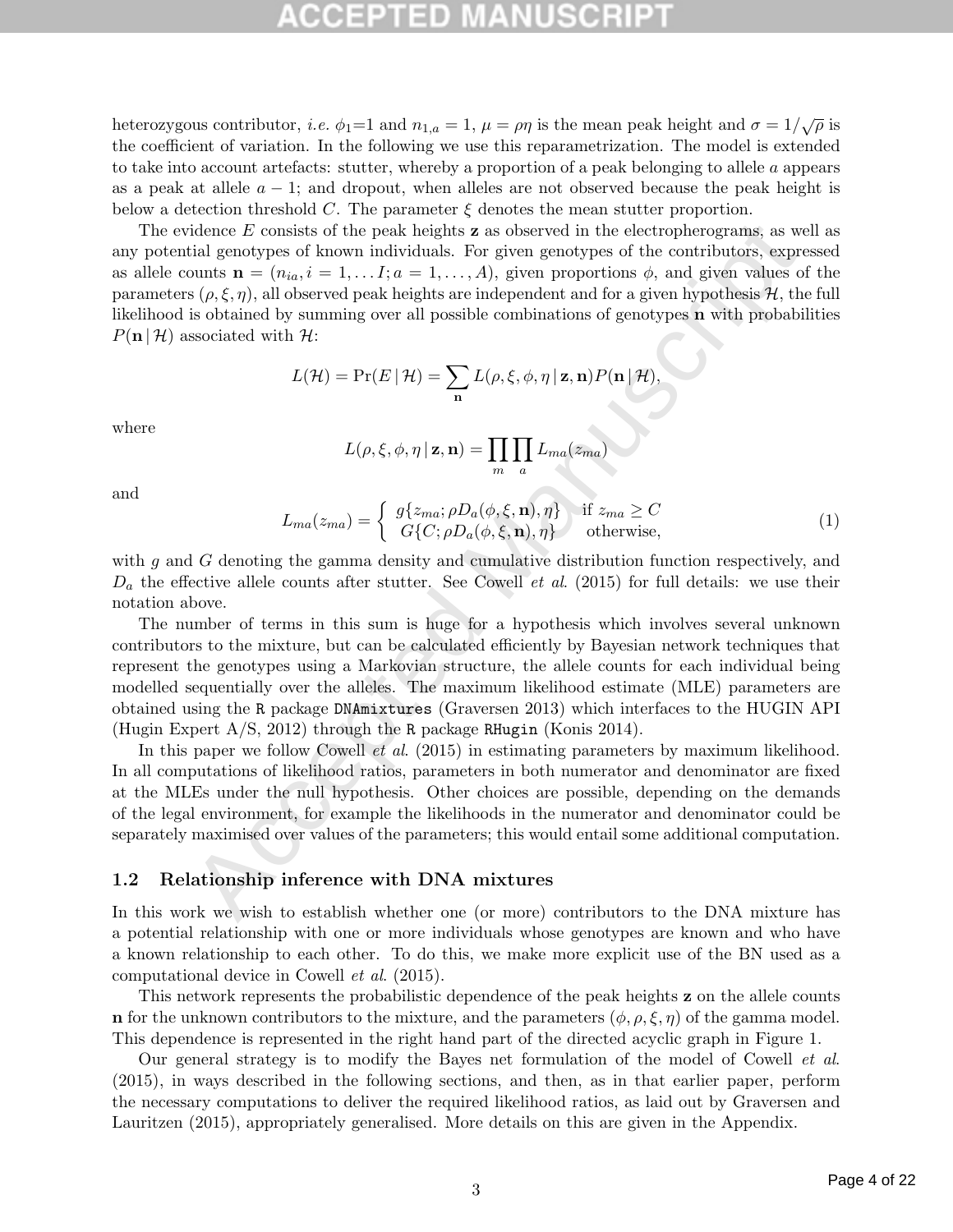

Figure 1: A DAG pictorial representation for establishing a potential relationship with a contributor to the mixture. The blue nodes represent the gamma model (Cowell *et al.* 2015). The yellow nodes denote the putative relationship between the mixture contributor  $Ugt$  and relatives with genotypes R, under the control of the hypothesis  $\mathcal{H}$ .

# 2 Motivating example: paternity testing

## 2.1 A case study

We now illustrate a real case from the Forensic Institute, Sapienza Università Roma, which provides the motivating example for this paper.

A man B, met a young lady C and began a secret relationship. One of C's sons A, learns as an adult that he is not the son of C's husband but probably B's son. Some years after B's death, A claims his share of B's substantial inheritance. After his mother's death and over 20 years after B's death, B's body is exhumed and DNA is extracted from a bone. This is to be used to establish whether A could be the son of B.

This DNA is highly contaminated and appears to be mixture of at least 2 individuals. Table 1 shows an extract of the data used for this paternity testing case. For each marker, the first two columns of Table 1 show the unordered pair of alleles in the putative son  $A$ 's genotype. The mixed profile extracted from B's bone, is shown in columns 4 and 5, where for each marker, we have the alleles together with their corresponding peak heights.

This paternity testing problem offers two complicating features: the profile from B appears to be a mixture of at least two contributors and the genotype of A's mother is not available. The alleles in the mixture shared with A's genotype are italicized. In order to analyse this case we need to use the information in the peak heights.

Figure 2 shows a portion of the original electropherogram (EPG) obtained from the bone. There are signs that the DNA is subject to contamination, presumably due to the fact that the DNA was extracted from a bone of a corpse inhumed for over 20 years.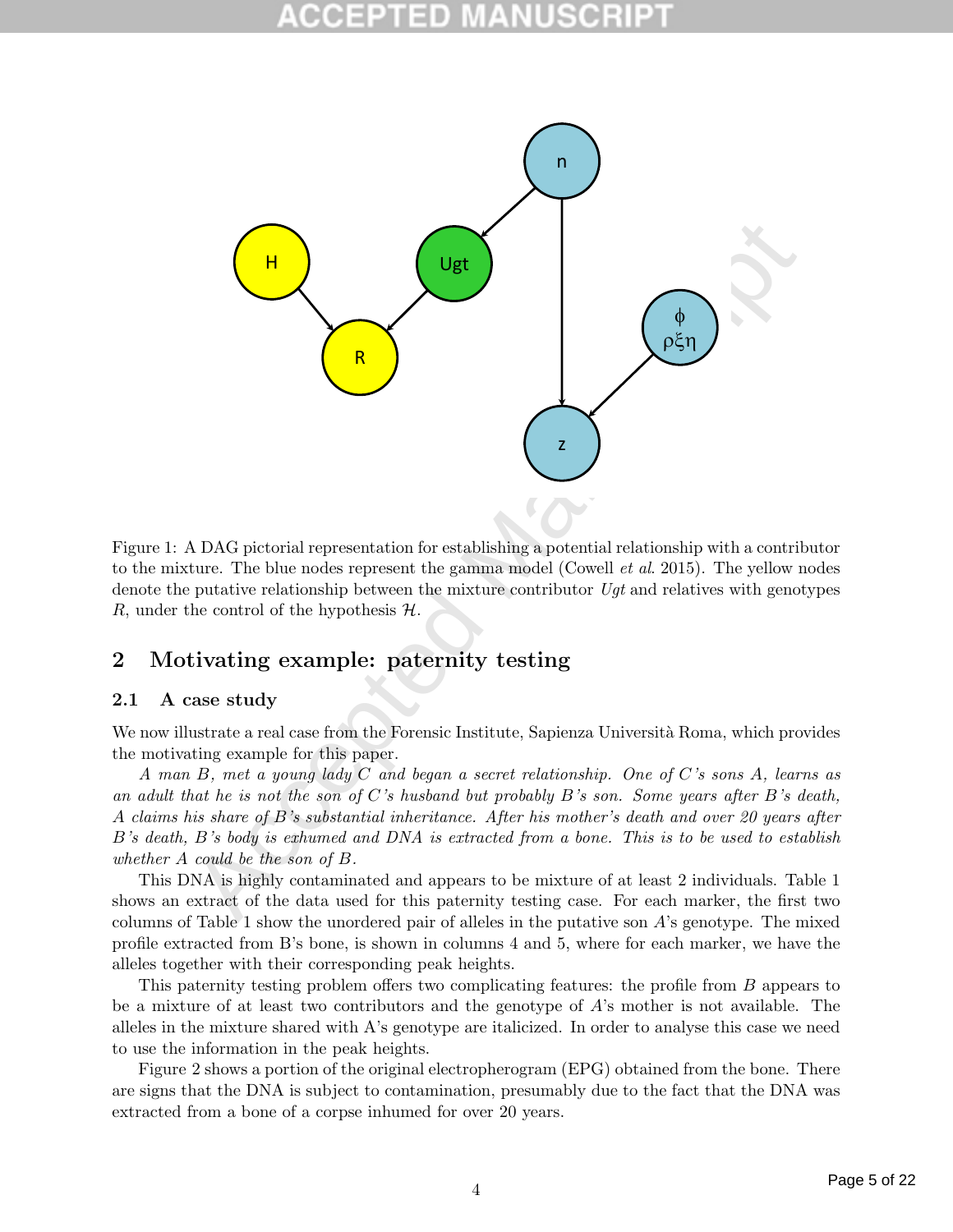### **ISCRI** P 10 U U, CC

Table 1: Extract of the paternity testing data. The first two columns show the unordered pair of alleles in the child's genotype, the third column gives the markers, whereas the alleles and peak heights from the amplification of the bone are given in the last two columns. Italics are used to emphasise where the same allele appears in both the mixture and the son's genotype.

|                |                 |             |         | Extract of the paternity testing data. The first two columns show the unordered pa |                                                                                             |
|----------------|-----------------|-------------|---------|------------------------------------------------------------------------------------|---------------------------------------------------------------------------------------------|
|                |                 |             |         |                                                                                    | the child's genotype, the third column gives the markers, whereas the alleles and position- |
|                |                 |             |         |                                                                                    | om the amplification of the bone are given in the last two columns. Italics are use         |
|                |                 |             |         | where the same allele appears in both the mixture and the son's genotype.          |                                                                                             |
|                | Alleged son     |             |         | Data from $B$ 's bone                                                              |                                                                                             |
|                | $A$ 's genotype | Marker      | Alleles | Peak height                                                                        |                                                                                             |
| X              | Y               | <b>AMEL</b> | X       | 3257                                                                               |                                                                                             |
|                |                 |             | Y       | 1736                                                                               |                                                                                             |
| 10             | 11              | D16S539     | 11      | 83                                                                                 |                                                                                             |
|                |                 |             | 12      | 182                                                                                |                                                                                             |
| $15\,$         | $16\,$          | D8S1179     | 12      | 398                                                                                |                                                                                             |
|                |                 |             | 13      | 1406                                                                               |                                                                                             |
|                |                 |             | 15      | 1395                                                                               |                                                                                             |
| $30\,$         | 32              | D21S11      | 29      | 139                                                                                |                                                                                             |
|                |                 |             | 30      | 815                                                                                |                                                                                             |
|                |                 |             | 31      | 88                                                                                 |                                                                                             |
|                |                 |             | 31.2    | 241                                                                                |                                                                                             |
|                |                 |             | 34      | 151                                                                                |                                                                                             |
| $1\sqrt{3}$    | 16              | D18S51      | 12      | 59                                                                                 |                                                                                             |
|                |                 |             | 13      | 60                                                                                 |                                                                                             |
| $1\frac{1}{4}$ | $1\frac{1}{4}$  | D2S441      | 14      | 3683                                                                               |                                                                                             |
| 14             | 14              | D3S1358     | 14      | 858                                                                                |                                                                                             |
|                |                 |             | 15      | 708                                                                                |                                                                                             |
| 15.3           | 17              | D1S1656     | 16      | 387                                                                                |                                                                                             |
|                |                 |             | $17$    | 326                                                                                |                                                                                             |
| 17             | 23              | D12S391     | 17      | 165                                                                                |                                                                                             |
|                |                 |             | 18      | 83                                                                                 |                                                                                             |
| .              | .               |             | .       | .                                                                                  |                                                                                             |
| 14             | 20              | SE33        | 20      | 139                                                                                |                                                                                             |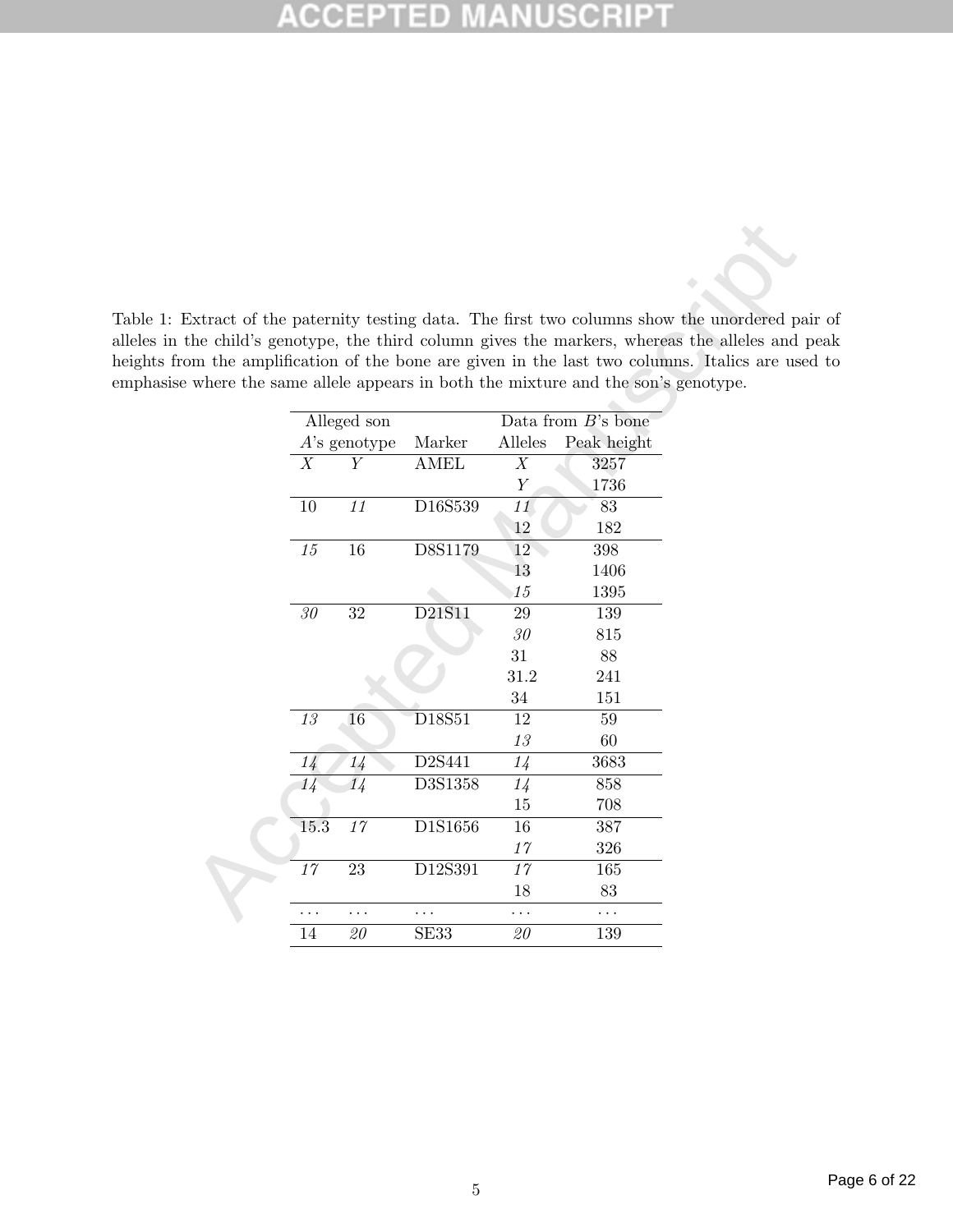

Figure 2: Extract from an electropherogram (EPG), showing the green dye lane.

## 2.2 Weight of evidence in disputed paternity

In this case of disputed paternity we want to compare the hypotheses:

 $\mathcal{H}_p$ : The father of A has contributed to the mixture vs.  $\mathcal{H}_0$ : no contributor to the mixture is related to A.

The evidence consists of  $E = \{cqt, mixture\}$ , where cqt is the genotype of the alleged son A, and the mixture consists of the alleles and corresponding peak heights on all markers obtained from the EPG.

The weight of the evidence is reported as a likelihood ratio LR

$$
LR = \frac{L(\mathcal{H}_{\rm p})}{L(\mathcal{H}_{0})} = \frac{\Pr(E \mid \mathcal{H}_{\rm p})}{\Pr(E \mid \mathcal{H}_{0})}.
$$
\n(2)

The likelihood ratio LR, termed the paternity index, was introduced by Essen-Möller (1938), who also gave a guideline transforming the LR and posterior probability, based on uniform priors, onto a scale of verbal predicates.

With uniform prior probabilities  $Pr(\mathcal{H}_p) = Pr(\mathcal{H}_0)$ , we have by Bayes's theorem the posterior probability of paternity

$$
\Pr(\mathcal{H}_p|E) = \frac{LR}{(1+LR)}.\tag{3}
$$

Essen-Möller (1938) suggested a threshold of 0.9973 (a LR of 370) for "paternity practically proven" when putative father, mother and child's DNA are available. In some European countries, legislation sets a threshold (in Germany it is 0.999). We prefer not to set a threshold probability but simply report the LR.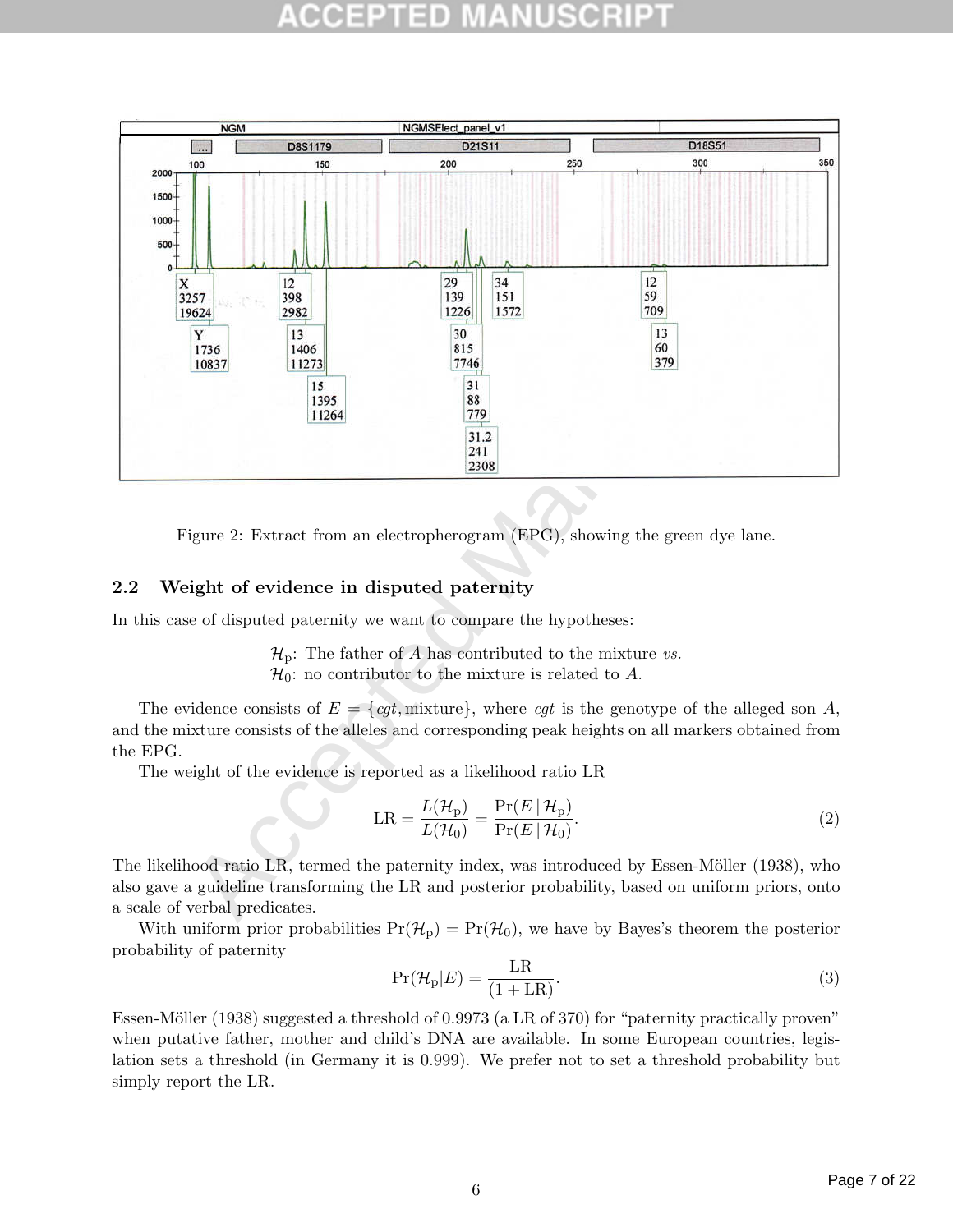# 1 D

## 3 Methods for inference about relationships from DNA mixtures

Let  $U_i = U$  be a specified contributor to the mixture, and let Ugt denote the genotype of U. We are interested in assessing a potential relationship between  $U$  and one or more other individuals who have a known relationship to each other; the genotype information on these other individuals is denoted R.

Figure 1 shows a directed acyclic graph (DAG), a pictorial representation for establishing a potential relationship with a contributor to the mixture. The blue nodes represent the gamma model for the peak heights. Specifically, node  $(\phi, \rho, \xi, \eta)$  corresponds to the model parameters, node  $z$  to the peak heights and  $\bf{n}$  to vectors of allele counts representing all possible combinations of genotypes, which in turn determine the distribution of the putative relatives' genotypes  $R$ , under the hypothesis  $\mathcal{H}$ . For example, under the paternity hypothesis  $\mathcal{H}_{p}$ , the putative father with genotype distribution  $Ugt$  (green node) is the father of the alleged child with known genotype  $cgt$ , a component of R.

We have that  $R$  is conditionally independent of  $\bf{z}$  given  $Ugt$ 

$$
R \perp \!\!\! \perp \mathbf{z} \mid \mathit{Ugt},
$$

as implied by the DAG in Figure 1. Two common examples are where  $R$  denotes (i) the genotype of a child, or (ii) the genotypes of a child and its mother, where in both cases the potential relationship under test is that  $U$  is the father of the child.

The hypothesis that  $U$  does have the specified relationship with the individuals whose genotypes are in R is  $\mathcal{H}_p$ ; the contrary hypothesis  $\mathcal{H}_0$  is that U is unrelated to the individuals whose genotypes are in R. We let

$$
\text{LR}_{\mathit{Ugt}} = \frac{P(R|\mathcal{H}_{\mathrm{p}},\mathit{Ugt})}{P(R|\mathcal{H}_0,\mathit{Ugt})} = \frac{P(R|\mathcal{H}_{\mathrm{p}},\mathit{Ugt})}{P(R|\mathcal{H}_0)}
$$

since under  $\mathcal{H}_0$ , the individual  $U_i$  is unrelated to those typed in R, so Ugt and R are independent.

Then our required LR (for  $\mathcal{H}_p$  against  $\mathcal{H}_0$ ) is

\n- *R*.
\n- 1 shows a directed acyclic graph (DAG), a pictorial representation for establishing a the peak heights. Specifically, node 
$$
(\phi, \rho, \xi, \eta)
$$
 corresponds to the model parameters, the peak heights and **n** to vectors of allele counts representing all possible combinations, which in turn determine the distribution of the putative relatives' genotypes *R*, hypothesis  $\mathcal H$ . For example, under the paternity hypothesis  $\mathcal H_0$ , the putative father with distribution  $Ugt$  (green node) is the father of the alleged child with known genotype  $cgt$ ,  $R$  by the DAG in Figure 1. Two common examples are where *R* denotes (i) the genotype of (ii) the genotypes of a child and its mother, where in both cases the potential relationship (ii) the genotypes of a child and its mother, where in both cases the potential relationship with the individual points that *U* is the father of the child.
\n- pothesis that *U* is the father of the child.
\n- pothesis that *U* is the father of the child.
\n- pothesis that *U* is the fact that *U* is unrelated to the individuals whose genotypes  $\mathcal H_p$ ; the contrary hypothesis  $\mathcal H_0$  is that *U* is unrelated to the individuals whose genotypes  $\mathcal H_p$ ; the individual  $U_i$  is unrelated to those typed in *R*, so  $Ugt$  and *R* are independent.
\n- Me let\n 
$$
L\mathbf R_{Ugt} = \frac{P(R|\mathcal H_p, Ugt)}{P(R|\mathcal H_0, Ugt)} = \frac{P(R|\mathcal H_p, Ugt)}{P(R|\mathcal H_0)}
$$
\n
\n- Me 
$$
= \frac{P(R, z|\mathcal H_p)}{P(R, z|\mathcal H_0)} = \frac{P(R, z|\mathcal H_p)}{P(R|\mathcal H_0)P(z|\mathcal H_0)} = \frac{\sum_{Ugt} P(R, z|\mathcal H_p, Ugt|P(Ugt|\mathcal H_p)}{P(R|\mathcal H_0)P(z|\mathcal H_0)} = \frac{\sum_{Ugt} P(R|\mathcal H_0)P(z|\mathcal H_0)}{P(R|\mathcal H_0)P(z|\mathcal H_0)} = \frac{\sum_{Ugt} P(R|\mathcal H_0)P(z|\mathcal U_0t)}{P(R|\mathcal H_0)P(z|\mathcal U_0t)} = \frac{\sum
$$

Conditional on the values of parameters  $\phi$ ,  $\rho$ ,  $\xi$ ,  $\eta$ , the markers are independent, so the overall likelihood ratio is the product of (4) over the markers.

In order to compute the likelihood ratio, for each marker, we present four different methods. These all address the same question, but strike different balances between structural and algebraic computation.

A first method, termed weighted likelihood ratio (WLR), uses the distribution of a contributor's genotype obtained from the mixture deconvolution and then computes the likelihood ratio algebraically. A second method, termed additional likelihood nodes (ALN) is a modification of the Cowell et al. (2015) model, incorporating one or more additional auxiliary variables based on the relationship under question. The WLR and ALN methods are alternative computational approaches to calculating the required LR by first conditioning on Ugt and then integrating out over the distribution of Ugt given the peak height data, as in  $(4)$ .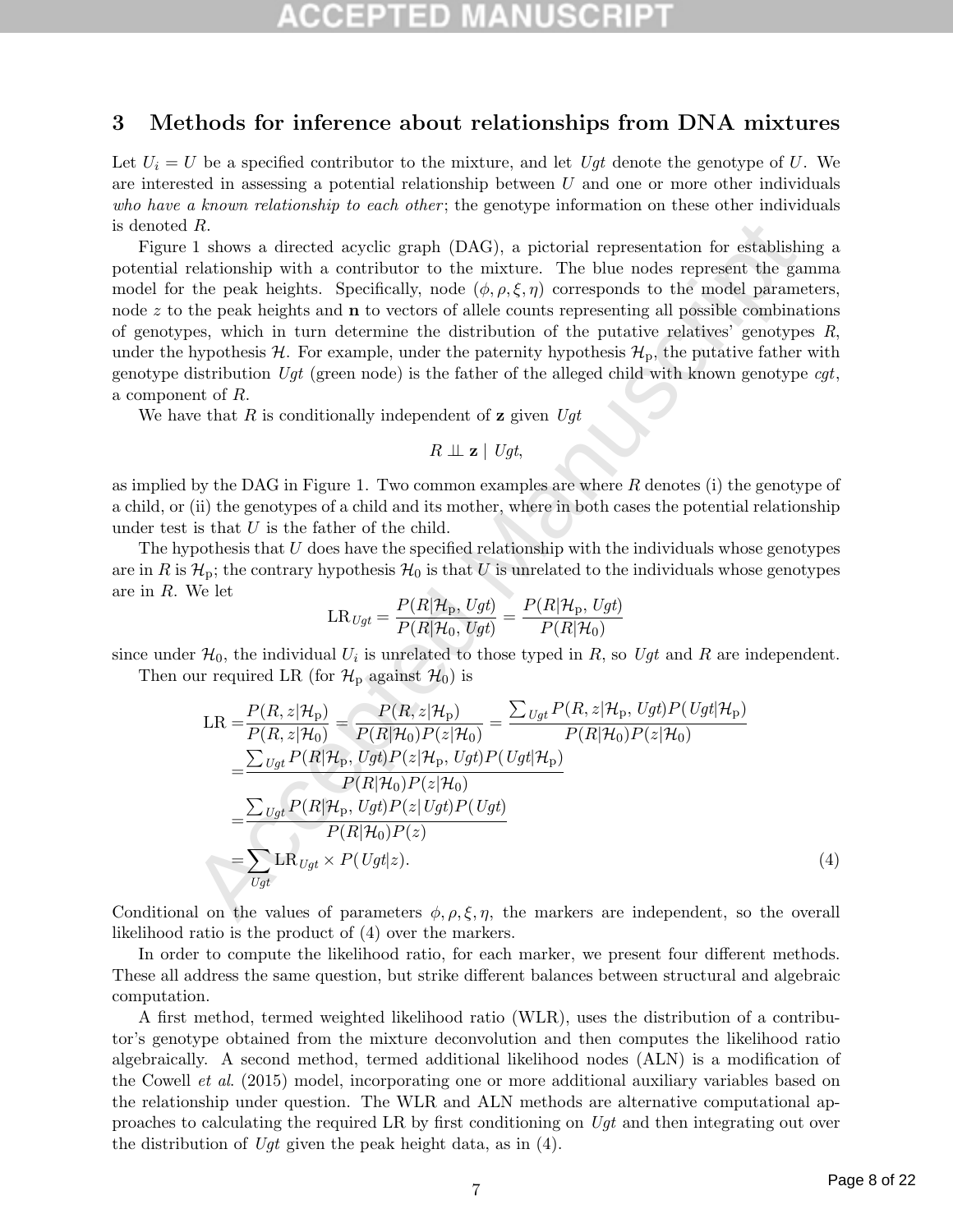# CEPTED

A third method, meiosis Bayesian Network (MBN), modifies the genotype Bayesian network by directly introducing meiosis or segregation indicators (Thompson 2000; Lauritzen and Sheehan 2003), maintaining the Markovian allele count representation. Thus, instead of computing  $LR_{Ugt}$ algebraically, the Bayesian network is extended to include all the individuals described by  $R$ , and the evidence R incorporated by explicitly setting the genotypes in this network.

The fourth method, replacing probability tables (RPT), modifies the relative probability tables based on the potential relationship we wish to establish:  $LR_{Uqt} = P(R|\mathcal{H}_p, Ugt)/P(R|\mathcal{H}_0)$  is inverted with the aid of Bayes theorem to give  $P(Ugt | \mathcal{H}_p, R)$ , and these values used to replace the default  $P(Uqt)$  (based on Hardy-Weinberg equilibrium in the assumed population) in the network.

Each of these approaches is elaborated in more detail below, for the specific example of paternity testing.

The last three methods give exact solutions. However, the first method yields a very good approximation, its accuracy limited only by the fact that the high-probability genotypes are identified in the Hugin deconvolution code using simulation. In the weighted likelihood ratio method the DAG of Figure 1 is computed in two separate parts; the blue and green nodes from the DNA mixture model; and the yellow nodes for computing the likelihood ratio for paternity. The other methods use the entire DAG by introducing specific modifications to the Bayesian networks.

urth method, replacing probability tables (RPT), modifies the relative probability to<br>the potential relationship we wish to establish: LR  $U_{\mathcal{U}}$  =  $P(R|H_{\mathcal{U}}$ ,  $U_{\mathcal{U}}$  /P( $U_{\mathcal{U}}$ H<sub>2</sub>,  $U_{\mathcal{U}}$ ) ( $P(R|H_{\mathcal{U}}$ Kaur *et al.* (2016) have presented a method to handle a paternity relationship based on DNA mixtures that does not consider the peak height information, but does allow a simple mutational event. Their method consists of enumerating the possible combination of genotypes in the mixture and then computing the likelihood ratio using a formula analogous to (4) but conditioning only on presence/absence of alleles in the EPG, not the peak heights. This method is extended in Dørum et al. (2017) to allow for allelic dropout and drop-in. Chung et al. (2010) describes familial searching on mixtures based solely on detected alleles and not accounting for artefacts. Slooten (2016) only consider sets of detected alleles for familial searching on DNA mixtures with dropout. The commercial software STRmix is claimed to implement familial searches against a database, for close relatives of contributors to mixed DNA. Testing whether mixtures have a donor in common or whether a relative of one mixture donor is a donor to a second mixture has been investigated in Ryan et al. (2016) and Slooten (2017). All these papers deal with simpler scenarios to those analysed here; few of them use peak height information at all, and none of those that do incorporate it fully coherently through a probabilistic model.

### 3.1 WLR method

In the WLR method, the required distribution for  $Ugt$  given the mixture data is obtained by deconvolution, leading to an approximation to  $P(Ugt|z)$ . The Ugt-specific likelihood ratios LR<sub>Ugt</sub> are derived algebraically, and the weighted sum (4) computed.

### 3.2 ALN method

In the ALN method, an additional likelihood node is introduced into the BN, the allele counts for the specified contributor to the mixture as its parents. The values of  $LR_{Uqt}$  are used in defining the CPTs for this node, as described in more detail below, and the weighted sum (4) then implicitly computed during the equilibration of the network.

### 3.3 Example: mother and child genotyped

Here the relationship data  $R$  represents the genotypes of two individuals, a child and its known mother. Under  $\mathcal{H}_{\text{p}}$ , the father is  $U_i$ , while under  $\mathcal{H}_0$  the father is an unknown random member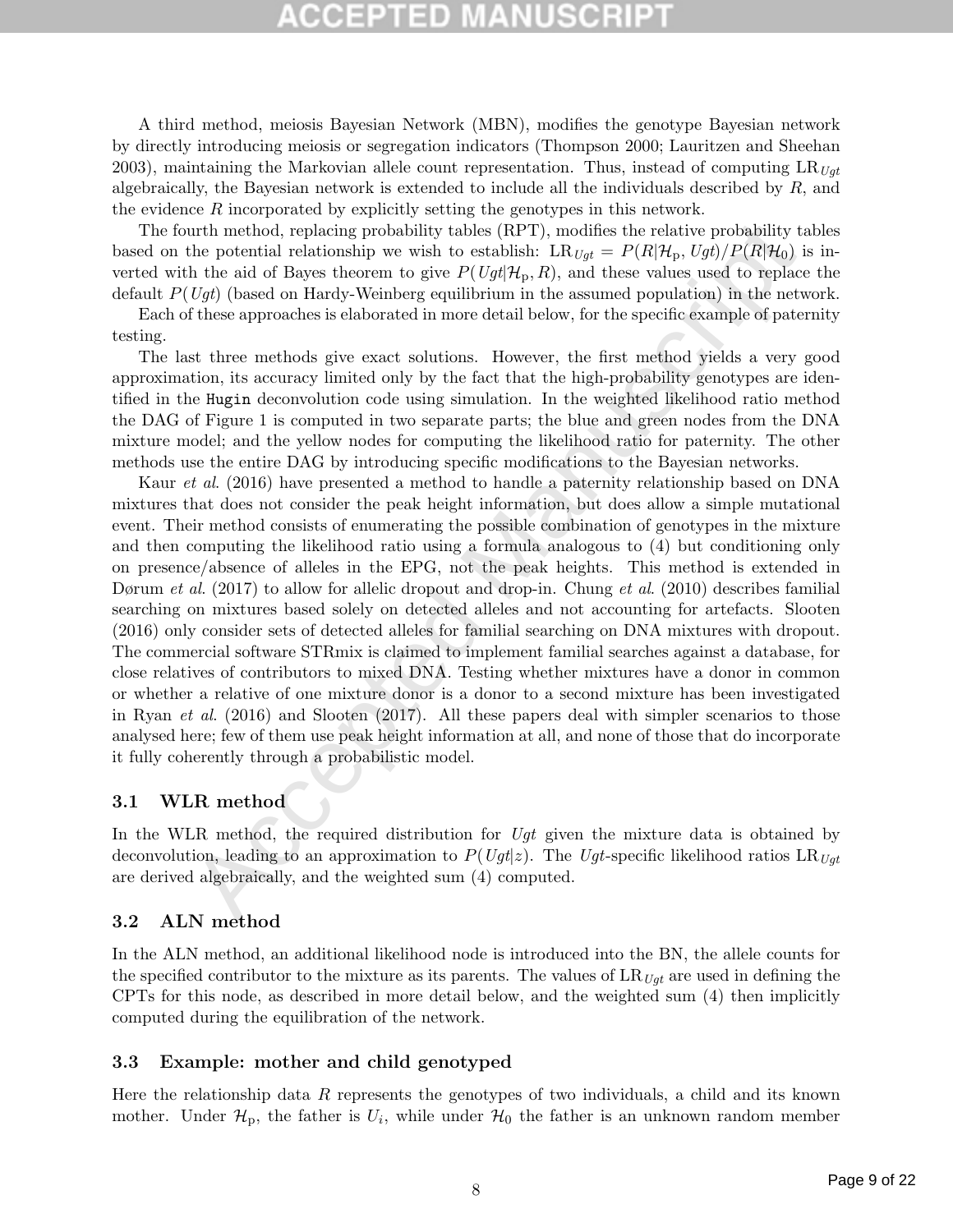of the population. As usual, in deriving the Ugt-specific likelihood ratios  $LR_{Uqt}$  we can work marker-by-marker.

In the absence of mutation, we are only concerned with cases where the mother and child genotypes have alleles in common. Then all relevant combinations of cgt and mgt are covered by the following

$$
LR_{Ugt} = \frac{P(cgt | mgt, Ugt, \mathcal{H}_p)}{P(cgt | mgt, \mathcal{H}_0)} = \begin{cases} n_{ia}/2q_a & \text{if } cgt = \{a, a\}, mgt = \{a, a\} \text{ or } \{a, b\} \\ n_{ib}/2q_b & \text{if } cgt = \{a, b\}, mgt = \{a, a\} \text{ or } \{a, c\} \\ (n_{ia} + n_{ib})/(2(q_a + q_b)) & \text{if } cgt = mgt = \{a, b\} \end{cases}
$$

where  $a, b, c$  are distinct alleles and  $q_a$  and  $q_b$  are the allele frequencies in the population. Note that the only allele counts for  $U_i$  that appear explicitly as parents when these expressions are used in defining the CPT for the likelihood node are those  $(a \text{ and/or } b)$  in cgt.

### 3.4 Example: only child genotyped

If the mother's genotype is not available,  $R$  represents only the genotype of the child. The hypotheses  $\mathcal{H}_p$  and  $\mathcal{H}_0$  are as before.

By similar logic, we find

$$
LR_{Ugt} = \frac{P(cgt|Ugt, \mathcal{H}_p)}{P(cgt|\mathcal{H}_0)} = \begin{cases} n_{ia}/2q_a & \text{if } cgt = \{a, a\} \\ n_{ia}/4q_a + n_{ib}/4q_b & \text{if } cgt = \{a, b\} \end{cases}
$$
(5)

where  $a, b$  are distinct alleles. Again, the only allele counts for  $U_i$  that appear explicitly as parents when these expressions are used in defining the CPT for the likelihood node are those  $(a \text{ and/or } b)$ in cgt.

 $\begin{array}{ll} P(cq|mq, Ugh, \mathcal{H}_0) \\ P(cq|mq, Ugh, \mathcal{H}_0) \\ P(cq|mq, Ugh, \mathcal{H}_0) \\ \end{array} = \begin{cases} n_{ia}/2q_a & \text{if } cql = \{a, a\}, mgl = \{a, a\} \text{ or } \{a, a\} \\ n_{ib}/2q_b & \text{if } cql = \{a, b\}, mgl = \{a, a\} \text{ or } \{a, a\} \\ (n_{ia} + n_{ib})/(2(q_a + q_b)) & \text{if } cql = mgl = \{a, b\} \\ \end{cases} \text{,} \end{cases} \text{$ Figure 3 shows a Bayesian network representation, as in Cowell et al. (2015), under paternity  $\mathcal{H}_{\text{p}}$  for a homozygous child with genotype  $cgt = \{2, 2\}$ , but with an additional likelihood node Clikd (red). This is a graphical child of the father's relevant allele counts. For a heterozygous child  $cqt = \{a, b\}$ , the Clikd node is graphical child of the father's allele counts  $n_a$  and  $n_b$  and a boolean node, which switches between the two allele values. The network is constructed after knowing the child genotype, so Clikd is linked to at most two allele count nodes, thus avoiding creating big cliques.

The blue/green nodes in Figure 3 refer to the Markov genotype representation of the first/second contributor to the mixture via the allele counts  $n_{ia}$  and their partial sums  $S_{ia}$ . The auxiliary boolean  $O_{ia}$  nodes allow the exact evaluation of the likelihood function  $L_{ma}(z_{ma})$  in (1) for the peak heights by probability propagation. For further details see Cowell et al. (2015).

### 3.5 MBN method

Figure 4 shows the meiosis Bayesian network representation for a single marker, under the paternity hypotheses  $\mathcal{H}_p$  for a subset  $A = 4$  alleles. The network is Markovian over allele values. The blue nodes refer to the father's allele counts  $n_{1a}$  and their cumulative sums  $S_{1a}$ . The pink nodes refer to the child's maternal allele counts  $Cm_a$  and their cumulative sums  $CmS_a$ , so unlike the other allele counts these sum to 1 over alleles (not 2 as other cumulative sums). The red nodes are the alleged son's allele counts  $C_n$ . They are simply sums of maternal  $C_m$  and paternal  $C_p$  allele counts. The novelty is in the way that meiosis is captured for the child's paternal allele counts using the g nodes.

Each node  $g_a$  takes values 0, 1, 2, where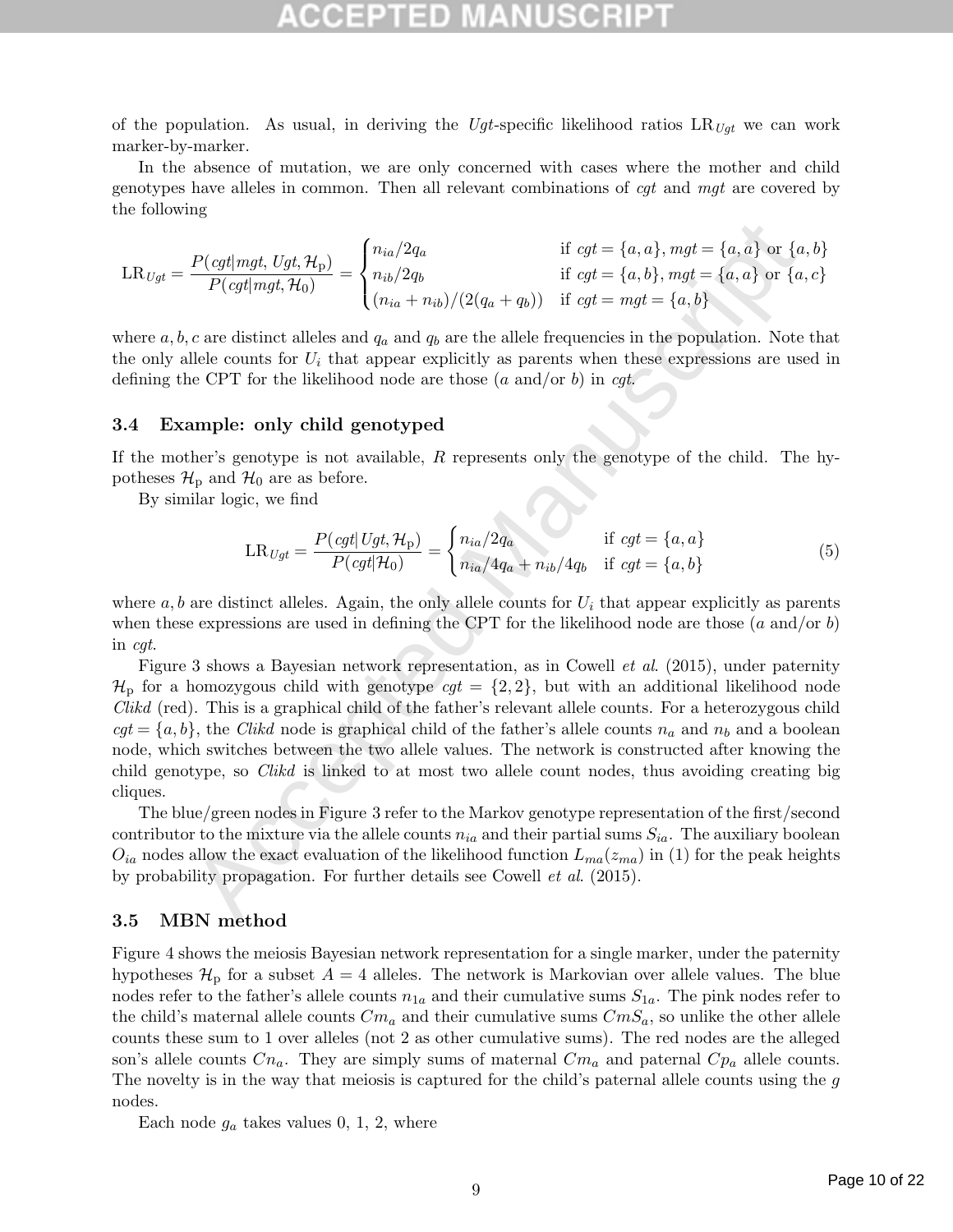### R B 0 D 0  $\overline{\mathbb{F}}$



additional child likelihood node for a case where there are  $A = 4$  alleles, and  $cgt = \{2, 2\}$ .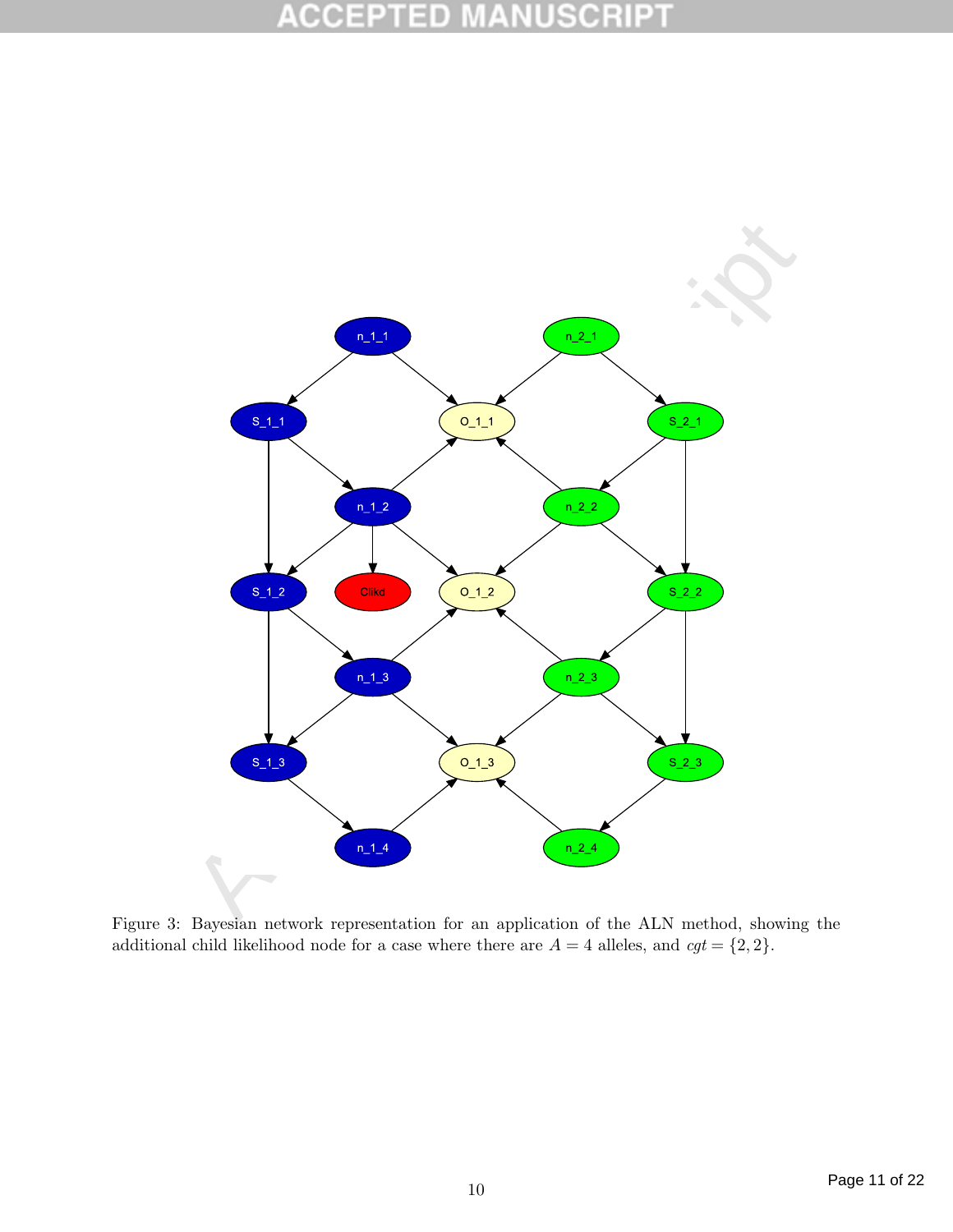- $g_a = 0$  means that one of the alleles  $1, 2, \ldots, a$  is present in the father, and that this allele has been passed to the child.
- $g_a = 1$  means that none of the alleles  $1, 2, \ldots, a$  is present in the father.
- $g_a = 2$  means that one of the alleles  $1, 2, \ldots, a$  is present in the father, and that this allele has not been passed to the child.

The novel conditional probability tables are defined by:

$$
P(Cp_a = 1 | n_{1a}, g_{a-1}) = \begin{cases} 0 & \text{if } n_{1a} = 0\\ g_{a-1}/2 & \text{if } n_{1a} = 1\\ 1 & \text{if } n_{1a} = 2 \end{cases}
$$

of course,  $Pr(Cp_a = 0 | n_{1a}, g_{a-1}) = 1 - Pr(Cp_a = 1 | n_{1a}, g_{a-1})$ , while  $Pr(g_a | n_{1a}, Cp_a, g_{a-1})$ , is defined by the deterministic relationship:

$$
g_a | n_{1a}, C p_a, g_{a-1} =\n\begin{cases}\n2 & \text{if } n_{1a} \geq 1, C p_a = 0 \text{ and } g_{a-1} = 1 \\
0 & \text{if } n_{1a} \geq 1, C p_a = 1 \text{ and } g_{a-1} = 1 \\
g_{a-1} & \text{otherwise.}\n\end{cases}
$$

The second contributor to the mixture's allele counts  $n_{2\bullet}$  and their partial sums  $S_{2\bullet}$  are shown as green nodes. Finally, the boolean nodes  $O_{1\bullet}$  are where the information about the peak heights is incorporated.



Figure 4: Meiosis Bayesian network representation of father–child relationship for a case with  $A = 4$ alleles, showing that is Markovian over alleles.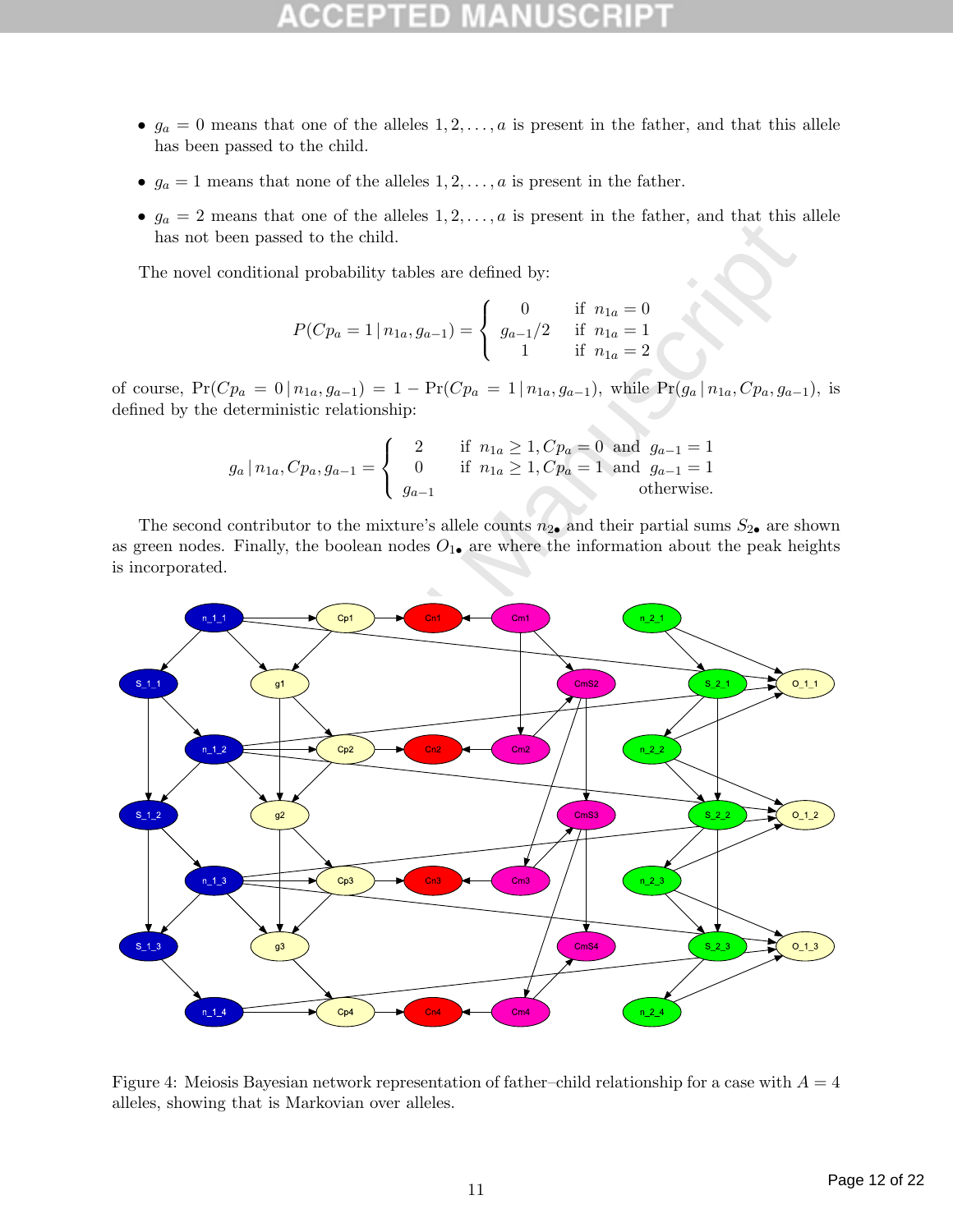## 3.6 RPT method

This method replaces the default  $P(Ugt)$  tables (based on Hardy-Weinberg equilibrium in the assumed population) in the network, with tables for  $P(Ugt | H_p, R)$ , e.g. the father's genotype tables, given cgt. The Markovian genotype structure is maintained.

The  $S_{ia}$  are re-defined to be the cumulative sums of the  $n_{ia}$  excluding the IBD allele (the one passed to the child), so its values can only be 0 and 1.

In the homozygous case, suppose the child has genotype  $(a', a')$ . Then the father must be  $(a', a)$ where  $a$  is drawn from the gene pool. The binomial distribution given in equation  $(2.4.1)$  of Cowell et al. (2015) is replaced by

$$
n_{i,a+1}|S_{ia} \sim \delta_{a+1,a'} + \text{Bin}\left(1 - S_{ia}, q_{a+1}/\sum_{b>a} q_b\right)
$$

where

$$
\delta_{i,j} = \begin{cases} 0 & \text{if } i \neq j \\ 1 & \text{if } i = j \end{cases}
$$

For  $a = a'$ , the table for  $S_{ia}$  is redefined to suit the new definition of  $n_{ia}$ , for the other values of a, the existing tables (created by functions in DNAmixtures) are correct already.

a are re-denoted to be the commutate sums of the  $n_{ia}$  correlation of the child), so its values can only be 0 and 1.<br>
the child), so its values can only be 0 and 1.<br>
drawn from the gene pool. The binomial distribution gi In the heterozygous case, the child is say  $(a', b'), a' \neq b'$ , an extra boolean node is introduced, 'ibdyet', with no parents and probabilities  $(.5, .5)$ . The children of this node are  $n_{ia}$  and  $S_{ia}$  for  $a = a'$  and b'. The role of this node is to discriminate between the cases where it is a' or b' that the father has passed to the child. If ibdyet is True then

$$
n_{i,a+1}|S_{ia} \sim \delta_{a+1,a'} + \text{Bin}\left(1 - S_{ia}, q_{a+1}/\sum_{b>a} q_b\right)
$$

while if it is False

$$
n_{i,a+1}|S_{ia} \sim \delta_{a+1,b'} + \text{Bin}\left(1 - S_{ia}, q_{a+1}/\sum_{b>a} q_b\right)
$$

and the tables for  $S_{ia'}$  and  $S_{ib'}$  are modified accordingly.

# 4 Results for alleged father in mixture

## 4.1 Child only typed

In this section we demonstrate the results and performance of our methods on the case study presented in Section 2, based on the complete data on 17 markers (including Amelogenin) in the NGM SElect<sup>TM</sup> PCR Amplification kit. Here we assume known allele frequencies from the Italian population (Previdere *et al.* 2013; Presciuttini *et al.* 2006), and adopt a threshold of  $C = 0.001$  $r$ fu.<sup>1</sup>

Unless otherwise stated all computations are made conditional on the information that the major contributor  $U_1$  to the DNA mixture is a male. In the case, as here, where the AMEL marker is among those included in the mixture, the evidence that the putative father  $U_i$  is Male is introduced by setting the allele count nodes  $n_{i,a} = 1$  for each of the alleles  $a = X$  and Y, in the BN, in addition to the other modifications to the BN used in most of our 4 methods.

The MLEs of the parameters that characterize the DNA mixture model, together with their approximate standard errors are given in Table 2. Here we assume that there are two unknown

<sup>&</sup>lt;sup>1</sup>Mortera *et al.* (2016) used a higher threshold.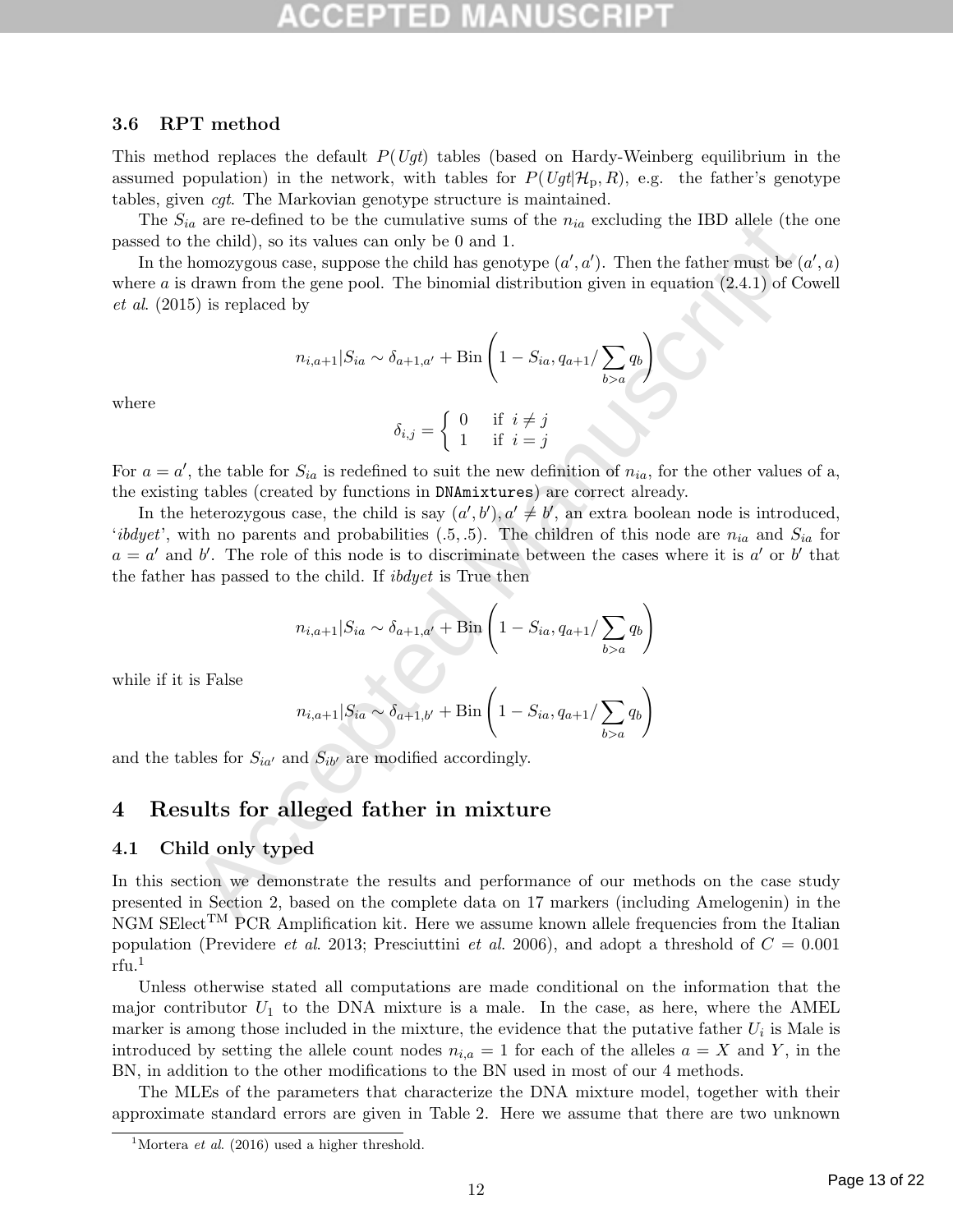contributors,  $U_1$  and  $U_2$ , to the DNA mixture. The results on relationship inference presented below use parameters fixed at the MLE values in Table 2.

The estimated proportion  $\phi_{U_1}$  of DNA contributed to the mixture by the major contributor  $U_1$ is roughly 98%.

Table 2: Parameter estimates and approximate standard errors for 2 unknown contributors with maleness evidence, for the example in Section 4.1.

| Par.         | Est.  | SE    |
|--------------|-------|-------|
| $\mu$        | 807   | 163   |
| $\sigma$     | 1.18  | 0.14  |
| ξ            | 0.007 | 0.006 |
| $\phi_{U_1}$ | 0.978 | 0.013 |
| $\phi_{U_2}$ | 0.022 | 0.013 |

Table 3: Extract of the top-ranking genotypes and their probability, for the example in Section 4.1.

|                                                    |        | Par.                   | Est.                           | $\rm SE$ |                                                                                                                                                                                          |
|----------------------------------------------------|--------|------------------------|--------------------------------|----------|------------------------------------------------------------------------------------------------------------------------------------------------------------------------------------------|
|                                                    |        | $\mu$                  | 807                            | 163      |                                                                                                                                                                                          |
|                                                    |        | $\sigma$               | 1.18                           | 0.14     |                                                                                                                                                                                          |
|                                                    |        | $\xi$                  | 0.007                          | 0.006    |                                                                                                                                                                                          |
|                                                    |        | $\phi_{U_1}$           | 0.978                          | 0.013    |                                                                                                                                                                                          |
|                                                    |        | $\phi_{U_2}$           | $0.022\,$                      | 0.013    |                                                                                                                                                                                          |
| Marker                                             |        | Top-ranked<br>genotype | Alleged son's<br>genotype, cgt |          | xtract of the top-ranking genotypes and their probability, for the example in Section<br>Probabilities without<br>and with maleness                                                      |
|                                                    |        |                        |                                | 11       | 0.9669, 0.9671                                                                                                                                                                           |
| D16S539                                            | 11     | 12                     | 10                             |          |                                                                                                                                                                                          |
| D8S1179                                            | 13     | 15                     | 15                             | 16       | 0.7279, 0.7292                                                                                                                                                                           |
| D21S11                                             | $30\,$ | 31.2                   | 30                             | 32       | 0.3528, 0.3531                                                                                                                                                                           |
| D18S51                                             | 12     | 13                     | 13                             | 16       | 0.9815, 0.9816                                                                                                                                                                           |
|                                                    | .      | .                      |                                | .        | بالمنار بالماء                                                                                                                                                                           |
| SE33                                               | 20     | 20                     | 14                             | 20       | 0.9925, 0.9926                                                                                                                                                                           |
|                                                    |        |                        |                                |          | st illustrate the WLR method applied to the paternity case. Table 3 shows that                                                                                                           |
|                                                    |        |                        |                                |          | is g predicted genotype is compatible with <i>cgt</i> on all markers. The additional information<br>leness slightly increases the probability of the top-ranked genotype. All the predi- |
| ies are greater than 0.5 except for marker D21S11. |        |                        |                                |          | 4 shows the ranking of Ugt with corresponding predictive probability for a marker D21                                                                                                    |

We first illustrate the WLR method applied to the paternity case. Table 3 shows that  $U_1$ 's top-ranking predicted genotype is compatible with cgt on all markers. The additional information on the maleness slightly increases the probability of the top-ranked genotype. All the predictive probabilities are greater than 0.5 except for marker D21S11.

Table 4 shows the ranking of Uqt with corresponding predictive probability for a marker D21S11. The first three genotypes are compatible with *cgt* whereas from rank 4 on they are not, yielding a null contribution to the LR.

Table 5 shows a comparison between the top-ranked genotypes from the deconvolution, and the methods WLR, ALN, MBN and RPT. Using only the top-ranked LR does not take into account any uncertainty. In this example, WLR is a good approximation to ALN, MBN and RPT which give exact results. In all cases the evidence in favour of the hypothesis of paternity is overwhelming. Under a uniform prior probability this would lead to a posterior probability of paternity of 0.999996. For any prior on  $\mathcal{H}_p$  greater than 0.01 the posterior probability of paternity is greater than 0.9996, extremely strong evidence in favour of paternity.

### 4.2 Mother typed too

For an illustration both of how genotype information on additional relatives can strengthen inference, and of the flexibility of our general approach, we augment our motivating disputed paternity example with a fictional genotype profile for the mother shown in the second and third columns of Table 6. Here we do not consider the possibility of mutation.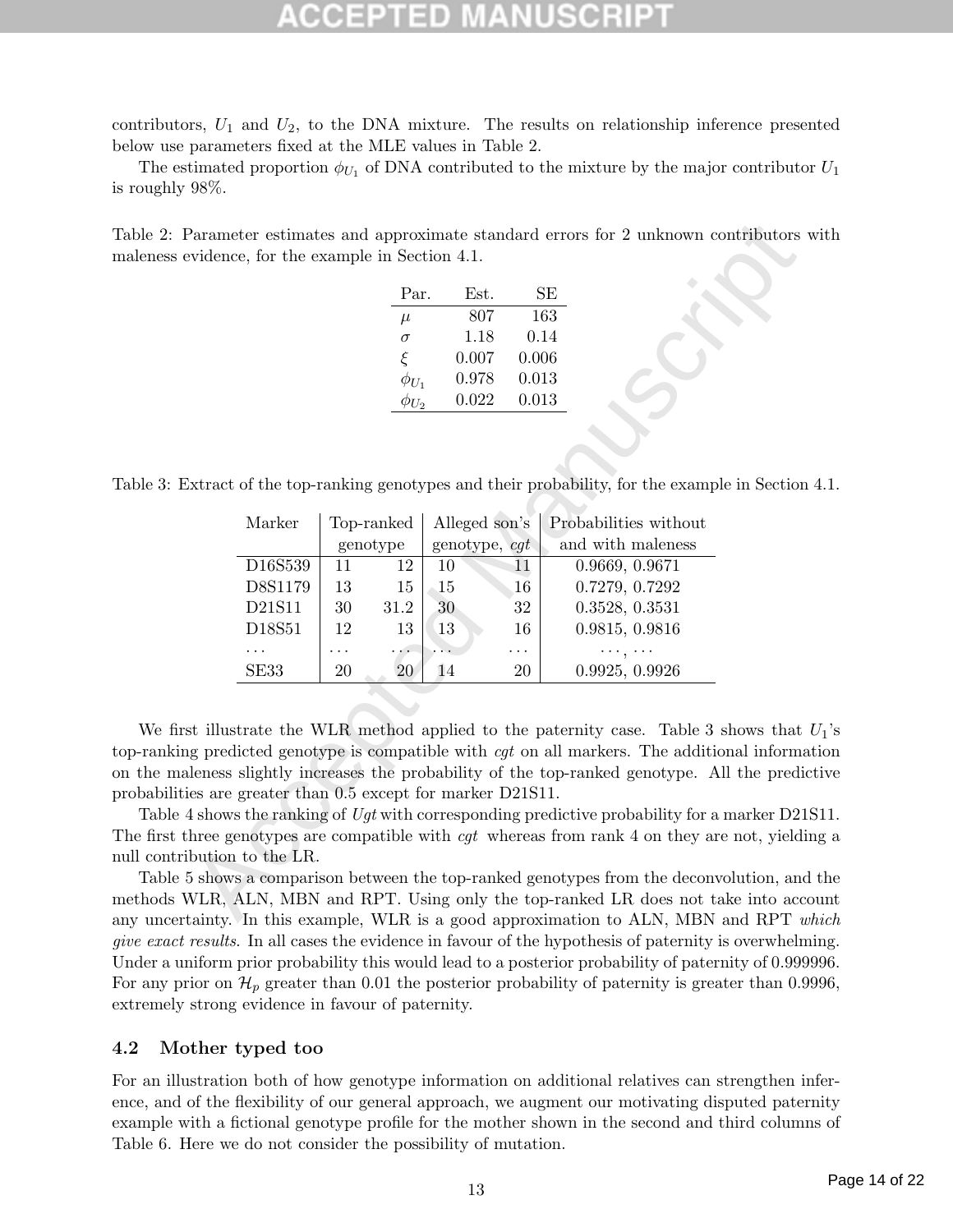### E B C

| Rank                                                                                                                                              |                                    |          | Prob.   |                                                                                  |                   | $Pr(cgt   \mathcal{H}_0)$                                                                                                                         |  |  |  |
|---------------------------------------------------------------------------------------------------------------------------------------------------|------------------------------------|----------|---------|----------------------------------------------------------------------------------|-------------------|---------------------------------------------------------------------------------------------------------------------------------------------------|--|--|--|
| $\mathbf{1}$                                                                                                                                      | 30                                 | 31.2     |         |                                                                                  |                   | 0.0051                                                                                                                                            |  |  |  |
| $\sqrt{2}$                                                                                                                                        | 30                                 | 34       |         |                                                                                  |                   | 0.0051                                                                                                                                            |  |  |  |
| 3                                                                                                                                                 | 30                                 | 31       |         |                                                                                  |                   | 0.0051                                                                                                                                            |  |  |  |
| $\overline{4}$                                                                                                                                    | 31                                 | 31.2     |         |                                                                                  | $\overline{0}$    | 0.0051                                                                                                                                            |  |  |  |
| $\bf 5$                                                                                                                                           | 31                                 | 34       |         |                                                                                  | $\boldsymbol{0}$  | 0.0051                                                                                                                                            |  |  |  |
| 6                                                                                                                                                 | $\,29$                             | 31       |         |                                                                                  | $\overline{0}$    | 0.0051                                                                                                                                            |  |  |  |
| 7                                                                                                                                                 | $34\,$                             | $31.2\,$ |         |                                                                                  | $\boldsymbol{0}$  | 0.0051                                                                                                                                            |  |  |  |
| $8\,$                                                                                                                                             | $\,29$                             | 31.2     |         |                                                                                  | $\boldsymbol{0}$  | 0.0051                                                                                                                                            |  |  |  |
| 9                                                                                                                                                 | 29                                 | $34\,$   |         |                                                                                  | $\overline{0}$    | 0.0051                                                                                                                                            |  |  |  |
| omparison between marker-wise likelihood ratios and overall LR for top-ranked genot<br>ods WLR, ALN, MBN and RPT, for the example in Section 4.1. |                                    |          |         |                                                                                  |                   |                                                                                                                                                   |  |  |  |
|                                                                                                                                                   |                                    |          |         |                                                                                  |                   |                                                                                                                                                   |  |  |  |
|                                                                                                                                                   |                                    |          |         |                                                                                  | Likelihood ratios |                                                                                                                                                   |  |  |  |
| Top-ranked                                                                                                                                        |                                    |          | Alleged | Top-ranked                                                                       | WLR               | <b>ALN MBN</b>                                                                                                                                    |  |  |  |
| Ugt                                                                                                                                               |                                    |          | cgt     |                                                                                  |                   | $&$ RPT                                                                                                                                           |  |  |  |
| D16S539<br>11                                                                                                                                     | 12                                 | 10       | 11      | 0.761                                                                            | 0.744             | 0.744                                                                                                                                             |  |  |  |
|                                                                                                                                                   | n Section 4.1.<br>Marker<br>D21S11 |          | Ugt     | 0.353<br>0.258<br>0.190<br>0.079<br>0.058<br>0.053<br>0.0047<br>0.0022<br>0.0016 |                   | Ranking of Ugt with corresponding predictive probability for a marker D21S11, for<br>$Pr(cgt   Ugt, \mathcal{H}_p)$<br>0.0055<br>0.0055<br>0.0055 |  |  |  |

Table 4: Ranking of Ugt with corresponding predictive probability for a marker D21S11, for the example in Section 4.1.

Table 5: Comparison between marker-wise likelihood ratios and overall LR for top-ranked genotypes and methods WLR, ALN, MBN and RPT, for the example in Section 4.1.

|               |    |            |    |         |            | Likelihood ratios |                |
|---------------|----|------------|----|---------|------------|-------------------|----------------|
| Marker        |    | Top-ranked |    | Alleged | Top-ranked | <b>WLR</b>        | <b>ALN MBN</b> |
|               |    | Uqt        |    | cqt     |            |                   | $&$ RPT        |
| D16S539       | 11 | 12         | 10 | 11      | 0.761      | 0.744             | 0.744          |
| D8S1179       | 13 | 15         | 15 | 16      | 1.76       | 1.51              | 1.51           |
| D21S11        | 30 | 31.2       | 30 | 32      | 1.08       | 0.869             | 0.869          |
| D18S51        | 12 | 13         | 13 | 16      | 1.70       | 1.72              | 1.72           |
|               | .  | .          |    | .       | .          | .                 | .              |
| SE33          | 20 | 20         | 14 | 20      | 10.18      | 10.14             | 10.14          |
| $log_{10}$ LR |    |            |    |         | 5.6708     | 5.4253            | 5.4251         |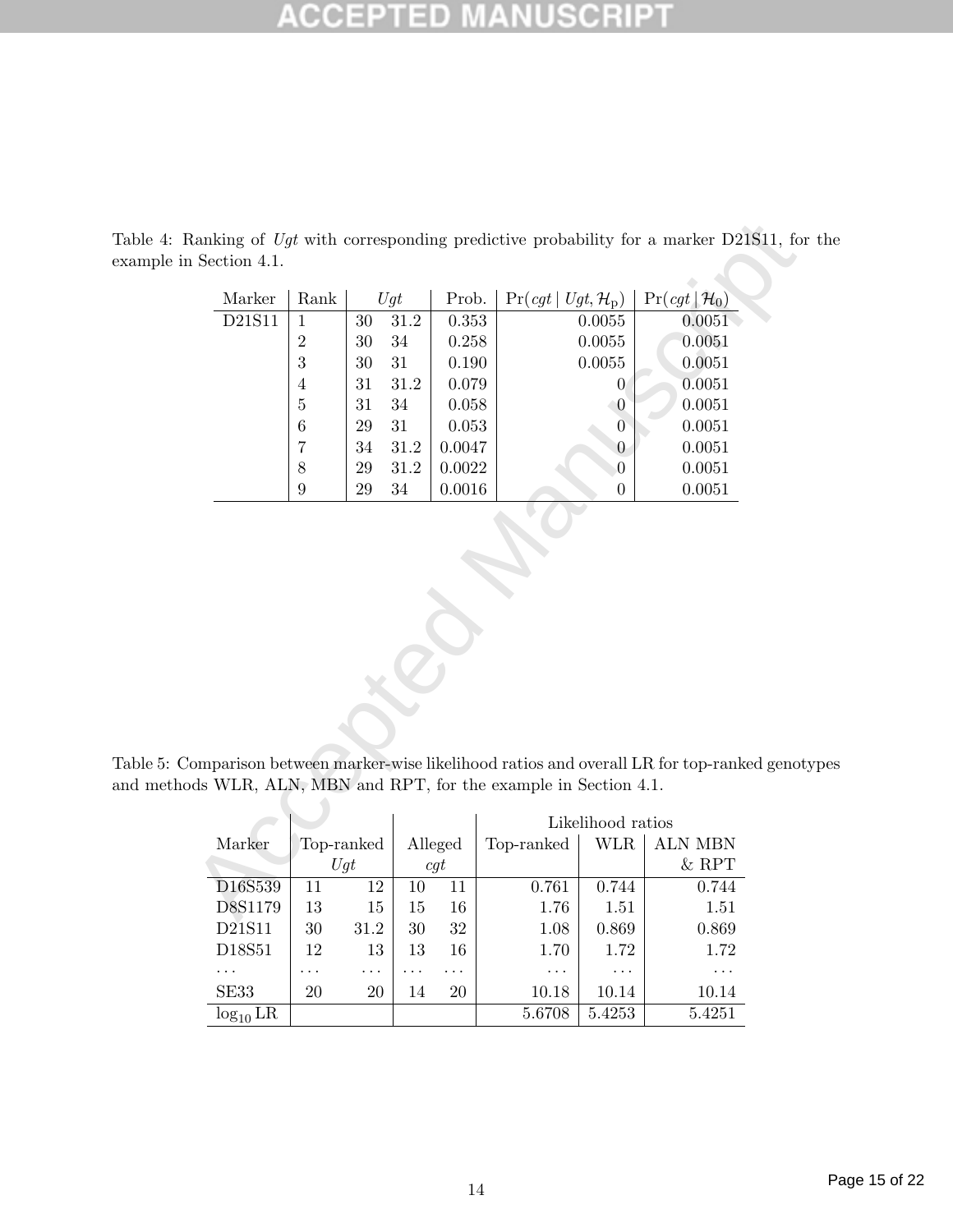Table 6 shows a comparison between methods WLR, ALN, MBN and RPT, without and with information on mgt. The results for the WLR method with mgt differ from the exact methods only in the 4th significant digit and are thus not given. The information on mgt increases the overall LR roughly 540 times.

The top-ranked profile for the father is in this case identical to that without the mgt information, and if this profile were directly observed, the  $log_{10}LR$  for paternity would be 8.4022.

Table 6: Comparison between marker-wise likelihood ratios and overall LR for the exact methods, ALN, MBN and RPT, with and without mgt, for the example in Sections 4.1 and 4.2.

|               |    | Mother's genotype | Likelihood ratios |          |  |  |
|---------------|----|-------------------|-------------------|----------|--|--|
| Marker        |    | mqt               | without mgt       | with mqt |  |  |
| D16S539       | 10 | 11                | 0.744             | 1.25     |  |  |
| D8S1179       | 10 | 16                | 1.51              | 3.02     |  |  |
| D21S11        | 26 | 32                | 0.869             | 1.74     |  |  |
| D18S51        | 13 | 16                | 1.72              | 1.85     |  |  |
|               |    |                   |                   |          |  |  |
| SE33          | 14 | 22                | 10.14             | 20.28    |  |  |
| $log_{10}$ LR |    |                   | 5.4251            | 8.1571   |  |  |

### 4.3 Computation time

profile were directly observed, the  $\log_{10}LR$  for paternity would be 8.4022.<br>
Comparison between marker-wise ilkelihood ratios and overall LR for the exact meth N and RPT, with and without mgt, for the example in Sections Table 7 gives a comparison among the computation times, listed in increasing order for the 4 methods, for the task described in Section 4.1. These were obtained on an Intel i7-4790 processor clocked at 3.60GHz. Here ALN runs the fastest, closely followed by RPT. In general, however, comparison between the methods will depend on the complexity of the relationship in question. For example, using the ALN method in a paternity case, the additional likelihood node is linked to only 1 or 2 allele counts. In more complex relationships one could need more links and computation would be slower. See also the Discussion, Section 8.

Table 7: Comparison among computation times for the 4 methods, for the example in Section 4.1.

| Method     | Time (seconds) |
|------------|----------------|
| ALN.       | 1.32           |
| <b>RPT</b> | 1.66           |
| MBN        | 2.82           |
| WLR.       | 46.90          |

## 5 Results for unknown in mixture, potential mother typed

We have also analysed a criminal case where we have data on 3 crime traces, denoted  $T_1, T_2$  and  $T_3$ , amplified with the NGM amplification kit consisting of 17 markers including Amelogenin. We used US Caucasian allele frequencies (Butler *et al.* 2003). The genotype of the victim V and mgt, that of the alleged mother of a contributor to the mixture, were also available. We assume that there are at most 3 contributors to each mixture, the victim V and two unknown contributors denoted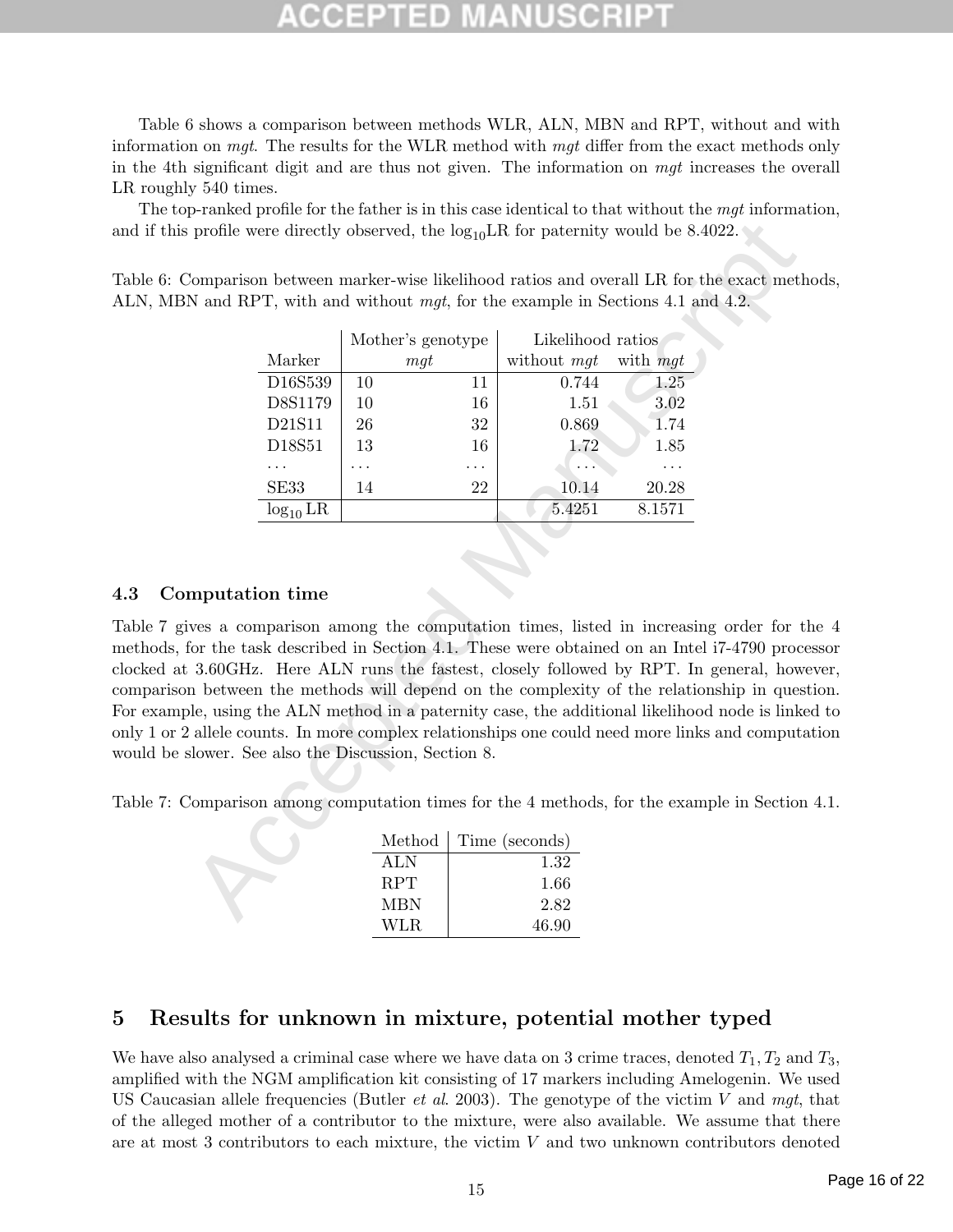| Table 8: Maximum likelihood estimates for the mixture parameters based on combined information |  |  |  |  |  |
|------------------------------------------------------------------------------------------------|--|--|--|--|--|
| on $T_1, T_2, T_3$ , for the example in Section 5.                                             |  |  |  |  |  |

| Parameter    | $T_1$ | $T_2$ | $T_3$        |
|--------------|-------|-------|--------------|
| $\mu$        | 3858  | 1289  | 1836         |
| $\sigma$     | 0.408 | 0.671 | 0.562        |
| ۶            | 0.127 | 0.048 | $\mathbf{0}$ |
| $\phi_V$     | 0.221 | 0.526 | 0.626        |
| $\phi_{U_1}$ | 0.712 | 0.448 | 0.374        |
|              | 0.067 | 0.026 |              |

by  $U_1$  and  $U_2$ , with the unknown contributors labelled in the same way in each of the 3 traces. Here we set the threshold to  $C = 50$  rfu.

Accepted Manuscript In this problem, the roles of child and parent are reversed compared to the situation of Section 3.4: this time it is the child who is hypothesised to contribute to the mixture while the parent (the mother) is separately genotyped. However, under Hardy-Weinberg equilibrium, ignoring mutation, and in the absence of genotype information for the other parent, the genotypes of the child and mother (or father) are exchangeable random variables. So under both  $\mathcal{H}_{\text{p}}$  and  $\mathcal{H}_{0}$ , the conditional distribution of the mother's genotype given that of the unknown contributor who may be her son, is as in  $(5)$ , with *cgt* replaced by *mgt*. Exactly the same codes can then be used to implement the ALN, RPT or WLR methods for the present problem.

Table 8 shows the maximum likelihood estimates of the parameters based on the combined information from  $T_1, T_2, T_3$ . Note that in the first trace  $T_1$  the major unknown contributor is estimated to have a fraction  $\phi_{U_1} = 0.712$  of DNA, more than 3 times that of the victim  $\phi_V = 0.221$ , whereas the proportions of DNA they contribute to the second mixture  $T_2$  are roughly equal, and in the third trace the victim contributes a greater amount  $\phi_V = 0.626$  of DNA than  $U_1$ .

Furthermore, the second unknown contributor  $U_2$ , whose presence can explain the presence of allelic dropin, contributes a small amount to  $T_1$  and  $T_2$ , but a negligible amount to the third trace  $T_3$ . The mean stutter proportion is estimated as around 13% for  $T_1$ , reducing to less than half  $(4.8\%)$  in  $T_2$  and almost vanishing in  $T_3$ .

In this criminal case we might want to compare the hypotheses:

 $\mathcal{H}_p$ :  $U_1$  is the child of mgt vs.  $\mathcal{H}_0$ : no unknown contributors are related to mgt

where  $U_1$  is the major unknown contributor to the mixture. The following inferences about relationships are based on parameter values fixed at the MLEs of Table 8. Using the ALN or RPT methods gives a likelihood ratio in favour of  $\mathcal{H}_{\rm p}$  of  $\log_{10} \text{LR} = 5.275$  (or LR = 188330.3). If instead we were to compare the hypothesis  $\mathcal{H}_p: U_2$  is the child of mgt to  $\mathcal{H}_0$  the likelihood ratio would be much smaller,  $log_{10}LR = 1.569$  (LR=37.05).

Table 9 shows a comparison of an extract of the predicted profiles of the major unknown contributor  $U_1$  based on the combined information in  $T_1, T_2, T_3$  when analysis is made with and without information on the mother's genotype. For most markers, as for D2S11 and D2S441, using the information on  $U_1$ 's mother's genotype yields sharper predictions, but all very similar to those based solely on the three traces.

Table 10 shows a comparison between the likelihood ratios obtained for comparing the hypotheses  $\mathcal{H}_{\rm p}$  to  $\mathcal{H}_{\rm 0}$  by analysing each single mixture trace separately and the likelihood ratio we obtained before, based on the combined evidence from the 3 traces. Trace  $T_1$ , where the proportion contributed by  $U_1$  is around 70% ( $\phi_{U_1} = 0.712$ ) is very informative and the LR is slightly greater than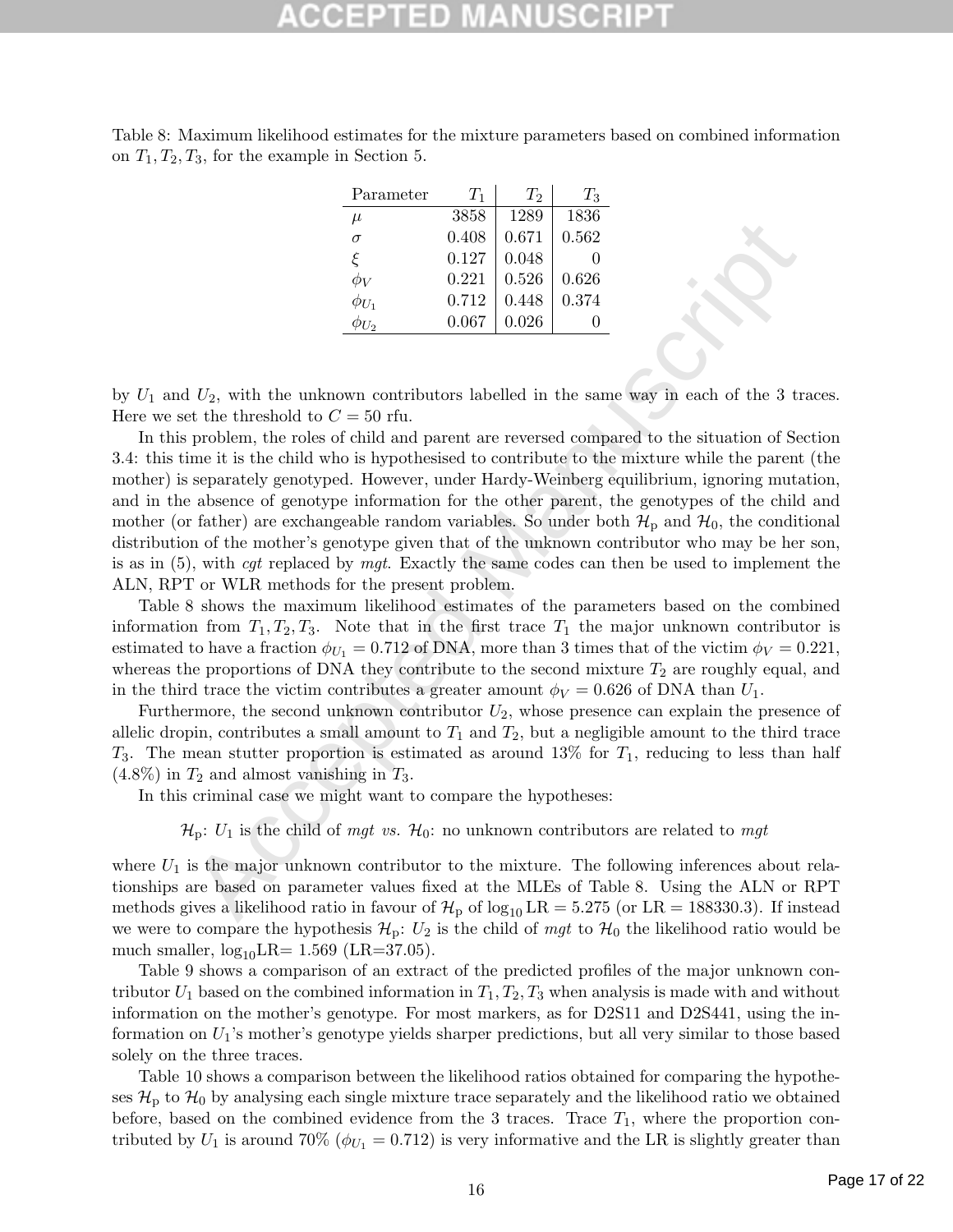Table 9: Extract of mgt and the predicted profiles of the major unknown contributor  $U_1$  based on combined information on  $T_1, T_2, T_3$  with and without information on the mother's genotype, for the example in Section 5.

|                                                                                                                                                                                                                                                                                                                                           |                  |     |        |                 |       |          | probability                                                                                                                                                                                                                      |  |  |
|-------------------------------------------------------------------------------------------------------------------------------------------------------------------------------------------------------------------------------------------------------------------------------------------------------------------------------------------|------------------|-----|--------|-----------------|-------|----------|----------------------------------------------------------------------------------------------------------------------------------------------------------------------------------------------------------------------------------|--|--|
|                                                                                                                                                                                                                                                                                                                                           | Marker           | mgt |        |                 | Ugt   | with mgt | without mgt                                                                                                                                                                                                                      |  |  |
|                                                                                                                                                                                                                                                                                                                                           | D21S11           | 29  | $\,29$ | $\,29$          | 30.2  |          | 0.9919                                                                                                                                                                                                                           |  |  |
|                                                                                                                                                                                                                                                                                                                                           |                  |     |        | 28              | 30.2  |          | 0.0072                                                                                                                                                                                                                           |  |  |
|                                                                                                                                                                                                                                                                                                                                           |                  |     |        | 30.2            | 30.2  |          | 0.0004                                                                                                                                                                                                                           |  |  |
|                                                                                                                                                                                                                                                                                                                                           |                  |     |        | 32              | 30.2  |          | 0.0004                                                                                                                                                                                                                           |  |  |
|                                                                                                                                                                                                                                                                                                                                           | D22S1045         | 15  | 16     | 15              | 16    | 0.9865   | 0.9865                                                                                                                                                                                                                           |  |  |
|                                                                                                                                                                                                                                                                                                                                           |                  |     |        | 16              | 16    | 0.0096   | 0.0096                                                                                                                                                                                                                           |  |  |
|                                                                                                                                                                                                                                                                                                                                           |                  |     |        | 15              | 15    | 0.0039   | 0.0039                                                                                                                                                                                                                           |  |  |
|                                                                                                                                                                                                                                                                                                                                           | D2S441           | 11  | 14     | 14              | 11.3  | 1        | 0.9989                                                                                                                                                                                                                           |  |  |
|                                                                                                                                                                                                                                                                                                                                           |                  |     |        | 11.3            | 11.3  |          | 0.0011                                                                                                                                                                                                                           |  |  |
|                                                                                                                                                                                                                                                                                                                                           | TH <sub>01</sub> | 6   | 9      | 6               | 9     | 0.9989   | 0.9987                                                                                                                                                                                                                           |  |  |
|                                                                                                                                                                                                                                                                                                                                           |                  |     |        | 6               | 6     | 0.0011   | 0.0012                                                                                                                                                                                                                           |  |  |
|                                                                                                                                                                                                                                                                                                                                           |                  |     | $T_1$  | separate traces | $T_2$ | $T_3$    | Comparison of the likelihood ratios based on $T_1, T_2$ and $T_3$ separately and the likelihood<br>d on combining the information from $T_1, T_2, T_3$ , for the example in Section 5.<br>combined traces<br>$T_1 \& T_2 \& T_3$ |  |  |
|                                                                                                                                                                                                                                                                                                                                           | $\rm LR$         |     | 192578 | 357.24          |       | 169.65   | 188330                                                                                                                                                                                                                           |  |  |
|                                                                                                                                                                                                                                                                                                                                           |                  |     |        |                 |       |          | 5.28                                                                                                                                                                                                                             |  |  |
| $log_{10}$ LR<br>5.28<br>2.55<br>2.23<br>used on the combined evidence. Whereas, using trace $T_2$ yields a LR about 539 t<br>an that based solely on $T_1$ , and using trace $T_3$ alone yields a LR about 1135 times sm<br>based on $T_1$ .<br>ving the contributor unspecified, and likelihood ratios<br>ons of alternative hypotheses |                  |     |        |                 |       |          |                                                                                                                                                                                                                                  |  |  |
|                                                                                                                                                                                                                                                                                                                                           |                  |     |        |                 |       |          |                                                                                                                                                                                                                                  |  |  |
|                                                                                                                                                                                                                                                                                                                                           |                  |     |        |                 |       |          | ng of DNA mixtures, the contributors have to be labelled to ensure all parameters<br>$\alpha$ the convention used in $\mathsf{NM}$ mixtures is for the contributors to be numbered from                                          |  |  |

Table 10: Comparison of the likelihood ratios based on  $T_1, T_2$  and  $T_3$  separately and the likelihood ratio based on combining the information from  $T_1, T_2, T_3$ , for the example in Section 5.

|               |        | separate traces | combined traces |                     |
|---------------|--------|-----------------|-----------------|---------------------|
|               | 75     | $T_2$           | $T_3$           | $T_1 \& T_2 \& T_3$ |
| LR.           | 192578 | $-357.24$       | 169.65          | 188330              |
| $log_{10} LR$ | 5.28   | 2.55            | 2.23            | 5.28                |

the LR based on the combined evidence. Whereas, using trace  $T_2$  yields a LR about 539 times smaller than that based solely on  $T_1$ , and using trace  $T_3$  alone yields a LR about 1135 times smaller than that based on  $T_1$ .

# 6 Leaving the contributor unspecified, and likelihood ratios for unions of alternative hypotheses

In modelling of DNA mixtures, the contributors have to be labelled to ensure all parameters are identifiable; the convention used in DNAmixtures is for the contributors to be numbered from 1, in decreasing order of the estimated proportion they contribute to the mixture in the first trace. This labeling affects the specification of hypotheses about relationships with the contributors. In our numerical examples, we have chosen to interpret, for example, the hypothesis that 'a contributor to the mixture is the father of the specified child' as 'contributor  $U_1$  is the father of the specified child'. Exactly the same method could be used to evaluate similar hypotheses referring to  $U_2, U_3$ , etc. This is partly for reasons of practicality and convenience: to deal precisely with a paternity hypothesis about an unspecified contributor to the mixture requires a more complicated BN, with increased storage and time requirements.

In some situations, it is perfectly appropriate to formulate hypotheses about relationships in terms of the major contribution  $U_1$ ; this is the case in the examples in Section 4, where we be-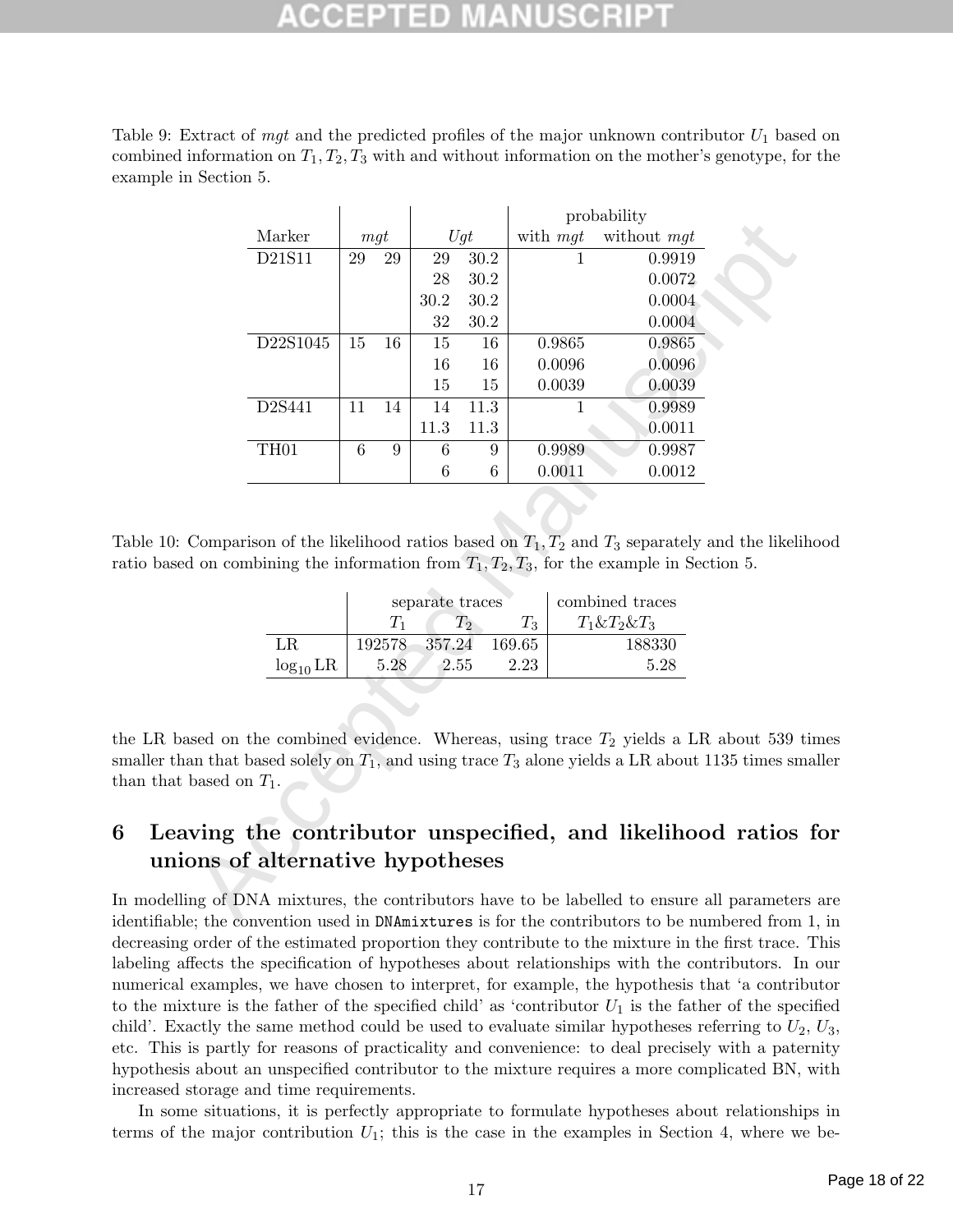# ED)

lieve that we have a DNA mixture dominated by DNA from the bones of the deceased singer, subsequently contaminated.

In other situations, we may prefer to assess a relationship with an unspecified contributor; this is formally a case of evaluating an alternative hypothesis  $\mathcal{H}_{\rm p}$  that is the union of two or more corresponding hypotheses about specified contributors,  $\mathcal{H}_{p} = \mathcal{H}_{1} \cup \mathcal{H}_{2} \cup \cdots$ , where  $\mathcal{H}_{k}$  is the hypothesis that the relationship in question is with the kth contributor. The problem of defining a LR for  $\mathcal{H}_p$  against  $\mathcal{H}_0$ , given the likelihood ratio LR<sub>k</sub> for  $\mathcal{H}_k$  against  $\mathcal{H}_0$ ,  $k = 1, 2, \ldots$  is a generic one.

A possible generic solution is to take  $LR = \max LR_k$ ; this is similar to standard practice in evaluating generalised likelihood ratios in regular parametric problems, but is probably unacceptable in judicial work. More satisfactory in the present context would be to follow the Bayesian interpretation of the likelihood ratio. A simple application of Bayes' theorem gives

$$
LR = \frac{\sum_{k} LR_{k} P(\mathcal{H}_{k})}{\sum_{k} P(\mathcal{H}_{k})} = \sum_{k} LR_{k} P(\mathcal{H}_{k} | \mathcal{H}_{p})
$$

that the relationship in question is with the *k*th contributor. The problem of definition, against  $\mathcal{H}_0$ , given the likelihood ratio LR<sub>k</sub> for  $\mathcal{H}_k$  against  $\mathcal{H}_0$ ,  $k = 1, 2, \ldots$  is a get<br>ble general solution which, as the second form above makes clear, depends on the relative prior probabilities for the alternative hypotheses, but not their absolute probabilities. If specifying these relative prior probabilities is difficult or impossible in context, appropriate bounds could be reported. In a criminal trial, one might suggest reporting  $\min_k LR_k$ , to avoid exaggerating how incriminating the evidence is; but this may be considered over-conservative, especially if an exclusion is obtained for some  $k$ , when  $\min_k LR_k = 0$ . For a civil court, and possibly in some criminal trials, one could report the range of LR over a reasonable range of priors.

Applying these ideas to the example in Section 5, the relevant contributor-specific likelihood ratios are  $LR_1 = 188330.3$  and  $LR_2 = 37.05$ . Then  $\min_k LR_k = 37.05$ , while if we used priors with  $P(H_1) = P(H_2)$  we would report the arithmetic mean  $(188330.3 + 37.05)/2 = 94183.67$ .

## 7 Software

Our calculations are performed in R using a suite of functions called KinMix, available online at https://people.maths.bris.ac.uk/~mapjg/KinMix/. These additional functions call functions in the RHugin package to augment the capabilities of the DNAmixtures package.

## 8 Discussion

This paper gives the first coherent way to model inference about relationships from DNA mixtures. The methods can be readily extended to analyse different scenarios. A variety of simple problems are illustrated. The code for the analyses presented is available as supplementary material. We also show how the additional information of specific genotypes relative to the relationship under analysis greatly strengthens the resulting inference. The analysis concerning mixtures with hypotheses on familial relationships could also be useful for identifying disaster victims. Here we have treated the allele frequencies as fixed and known, however, the analysis could be extended to include uncertainty in allele frequencies as shown in Green and Mortera (2009).

We have also not considered the possibility of mutation. Each of our methods can be extended to handle mutation. There are simple extensions to the expressions for  $LR_{Ugt}$  in both Sections 3.3 and 3.4 for any mutation model; these can readily be used in the WLR method. The modifications can also be used in coding the ALN method, for which there will need to be a link to the child likelihood node from  $n_{ia}$  for every allele a from which mutation is possible to an observed allele in the child genotype. In particular, for a one-step mutation model, there will be at most 6 links (or at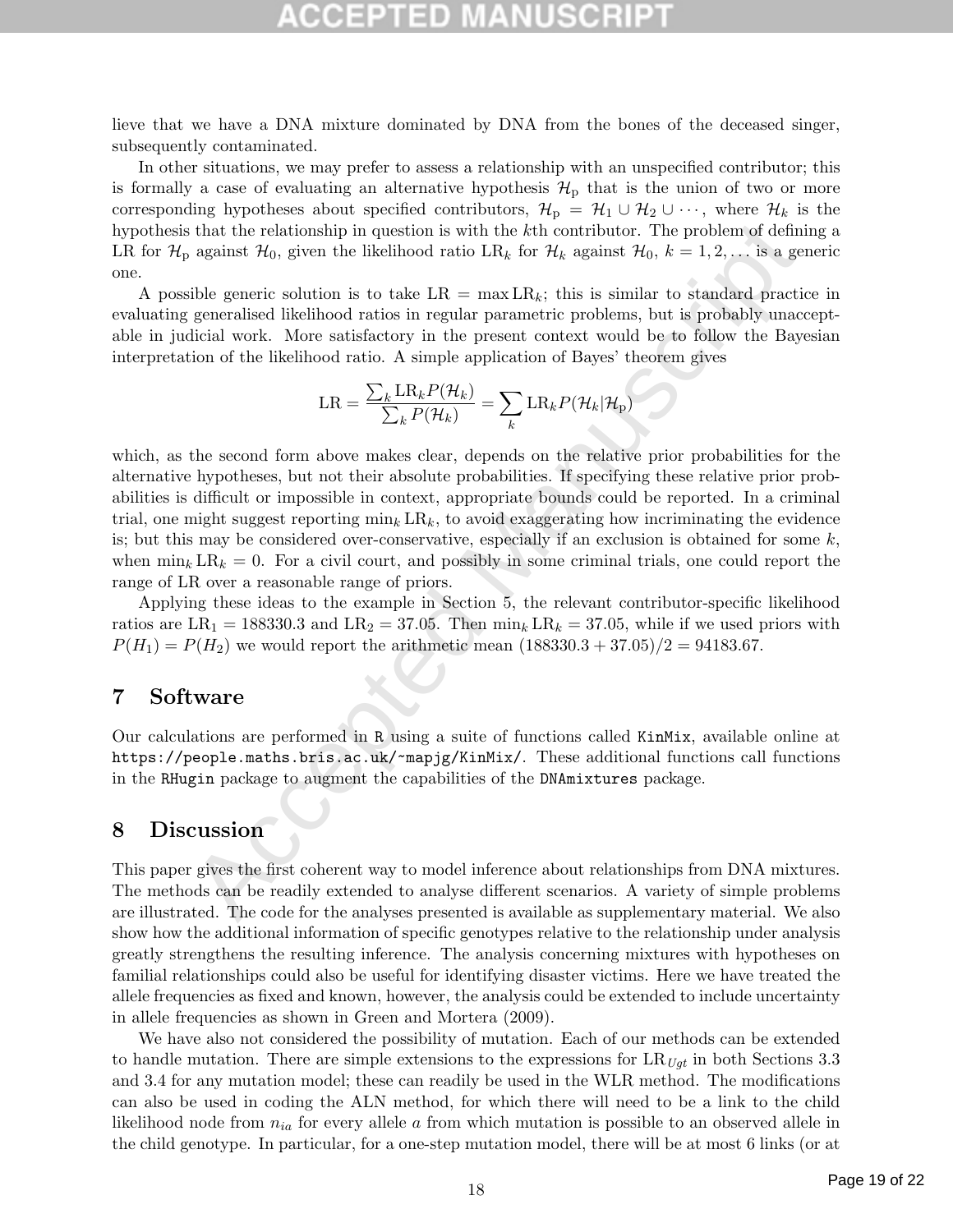# **CCEPTED MANUSCR**

most 3 if the child is homozygous). Adapting the RPT or MBN methods requires more significant elaborations to the Bayes nets. In each case there are likely to be increased computational costs.

xpression for LR  $_{\ell \text{gtf}}$  an be obtained reliably with a modest amount of labour, it so colpet the ALN method to the new problem, as this expression appears expli<br>be where the conditional probability tables are establi Although the computation time comparisons in Table 7 suggest rather clear-cut preferences between the 4 methods presented, we believe that each of the 4 may be useful in extending our methods to particular further cases of relationship inference based on DNA mixtures. Whenever an algebraic expression for  $LR_{Uqt}$  can be obtained reliably with a modest amount of labour, it seems preferable to adapt the ALN method to the new problem, as this expression appears explicitly in the code where the conditional probability tables are established; it may be necessary to add additional nodes and edges to the Bayes net, and this requires some understanding and expertise of RHugin. The WLR method uses the same algebraic expression for  $LR_{Ugt}$  explicitly, and requires no Bayes net coding or computation at all beyond that already set up in DNAmixtures, but of course incurs a heavier computational price; it will be useful in prototyping. For the RPT method, it is necessary to invert the expression for  $LR_{Uqt}$  to obtain a new conditional probability table for Ugt, but once that is done, this method has similar computational cost to  $ALN$ , while retaining exactly the graph topology of DNAmixtures. Finally, if the pedigree connecting all of the actors is sufficiently complicated that reliable algebraic derivation of  $LR_{Uqt}$  is problematic, then the MBN method may be preferable; it does however entail much more extensive modification to the Bayes net.

Our emphasis here is on methodology and the general approach, but some qualitatitive conclusions might be drawn from the numerical results. For the examples in Sections 4.1 and 4.2, we saw that  $log_{10}$  LR values of 5.6708 and 8.4022, respectively, would have been obtained if the top-ranked genotype profile for the putative father had this profile been directly observable for this individual. Based on the mixture evidence instead, these values become 5.4251 and 8.1571 (in each case, reduced by a factor of about 1.75 in the LR). In both settings, these represent extremely modest reductions in the weight of evidence, an encouraging sign for the usefulness of this kind of analysis.

# Acknowledgements

The authors would like to thank the Isaac Newton Institute for Mathematical Sciences, Cambridge, for support and hospitality during the programme *Probability and Statistics in Forensic Science* which was supported by EPSRC grant number  $EP/K032208/1$ . We thank the referees for his insightful and helpful comments. We also thank Marjan Sjerps, Jacob de Zoete and Therese Graversen for useful discussions.

# Appendix: Bayes net computations for DNA mixtures

In this appendix, aimed at the more technically-interested reader, we give more details on the modelling and computational strategy introduced in Section 1.2.

All of our proposed methods modify the Bayes net formulation of the model of Cowell *et al.* (2015) and then, as in that earlier paper, perform the necessary computations to deliver the required likelihood ratios, as laid out by Graversen and Lauritzen (2015), appropriately generalised.

With set values for the parameters, and with the observed peak heights **z** entered as data (via auxiliary boolean nodes as described in Graversen and Lauritzen (2015)), all nodes in the network equilibrate to represent the marginal distributions of the corresponding variables, conditional on the values of  $\phi, \rho, \xi, \eta$  and z. These distributions can be usefully interrogated, and the network elaborated if necessary to facilitate the delivery of distributions of other variables of interest, such as Ugt, the genotype of a specified unknown contributor.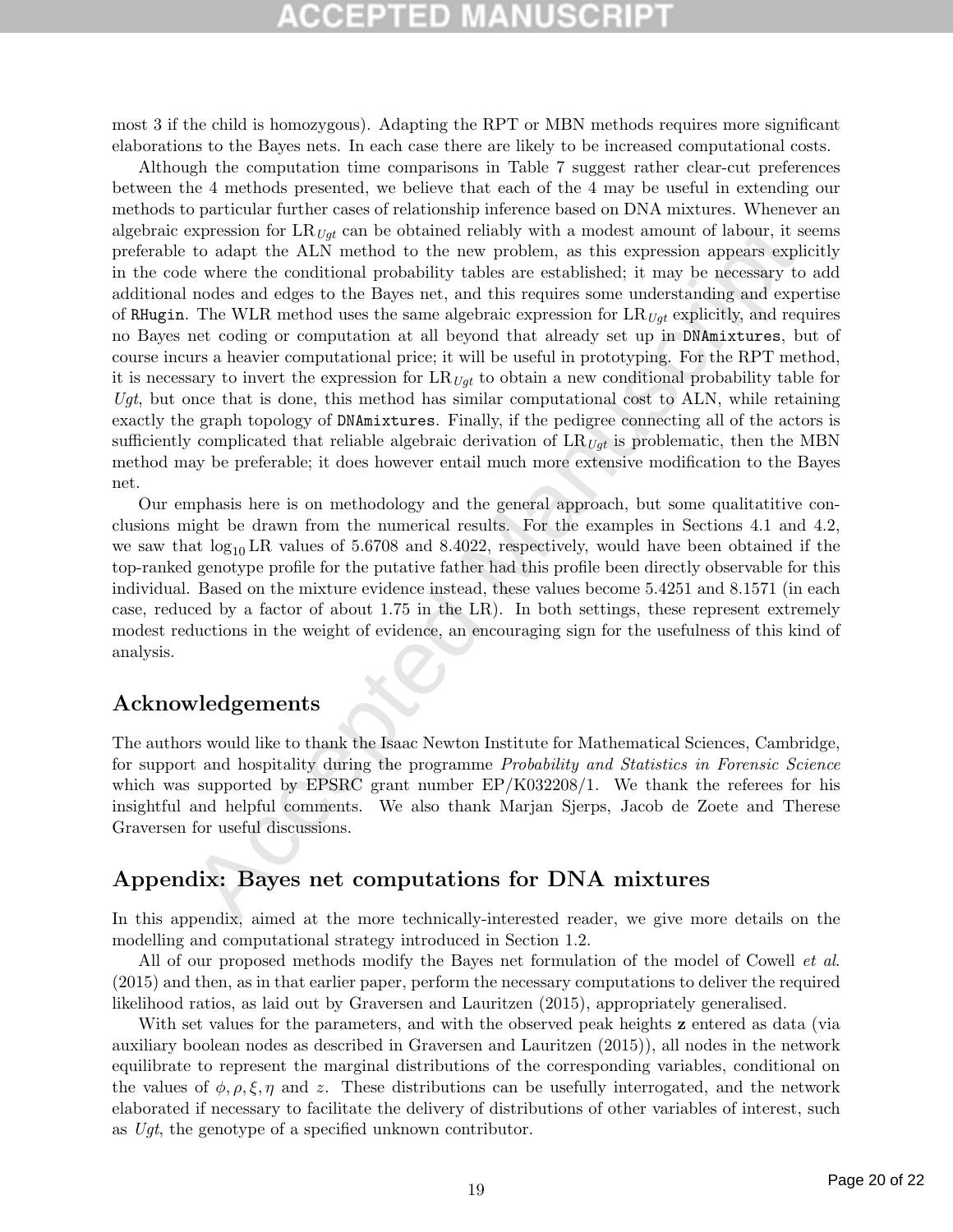# COEPTED

For example, with the parameters in the model estimated via maximum likelihood, the peak heights and corresponding alleles in the DNA mixture can be used to deconvolve the mixture in order to predict, for each contributor to the mixed profile and for each marker, a set of possible genotypes, together with their marginal predictive probabilities.

The methods devised in this paper, and fully described in Section 3, make use of this deconvolution, and other distributions obtained from the equilibrated BN, to make inference on putative relationships involving contributors to the mixture.

## References

- d other distributions obtained from the equilibrated BN, to make inference on puts<br>ps involving contributors to the mixture.<br>
M., Schoske, R., Vallone, P. M., Redman, J. W., and Kline, M. C. (2003). A<br>
M., Schoske, R., Va Butler, J. M., Schoske, R., Vallone, P. M., Redman, J. W., and Kline, M. C. (2003). Allele frequencies for 15 autosomal STR loci on U.S. Caucasian, African American and Hispanic populations. Journal of Forensic Sciences, 48, (4). Available online at www.astm.org.
- Chung, Y., Hu, Y. Q., and Fung, W. (2010). Familial database search on two-person mixture. Computational Statistics and Data Analysis, 54, 2046–51.
- Cowell, R. G., Graversen, T., Lauritzen, S. L., and Mortera, J. (2015). Analysis of DNA mixtures with artefacts (with discussion). Journal of the Royal Statistical Society: Series C,  $64$ , 1–48.
- Cowell, R. G., Lauritzen, S. L., and Mortera, J. (2007a). A gamma model for DNA mixture analyses. Bayesian Analysis, 2, (2), 333–48.
- Cowell, R. G., Lauritzen, S. L., and Mortera, J. (2007b). Identification and separation of DNA mixtures using peak area information. Forensic Science International, 166, (1), 28–34.
- Cowell, R. G., Lauritzen, S. L., and Mortera, J. (2011). Probabilistic expert systems for handling artefacts in complex DNA mixtures. Forensic Science International: Genetics, 5, 202–9.
- Dørum, G., Kaur, N., and Gysi, M. (2017). Pedigree-based relationship inference from complex dna mixtures. International Journal of Legal Medicine. doi:10.1007/s00414-016-1526-x.
- Essen-Möller, E. (1938). Die beweiskraft der ahnlichkeit im vaterschaftsnachweis. Theoretische grundlagen. Mitteilungen der Athropologischen Gesselschaft in Wien, 68, 2–53.
- Graversen, T. (2013). DNAmixtures: Statistical Inference for Mixed Traces of DNA. R package version 0.1-4 , dnamixtures.r-forge.r-project.org/.
- Graversen, T. and Lauritzen, S. (2015). Computational aspects of DNA mixture analysis. Statistics and Computing,  $25, 527-41$ .
- Green, P. J. and Mortera, J. (2009). Sensitivity of inferences in forensic genetics to assumptions about founder genes. Annals of Applied Statistics, 3, 731–63.
- Kaur, N., Bouzga, M., Dørum, G., and Egeland, T. (2016). Relationship inference based on DNA mixtures. *International Journal of the Legal Medicine*, **130**, 323–9.
- Konis, K. (2014). *RHugin*. R package version 7.8.
- Lauritzen, S. L. and Sheehan, N. A. (2003). Graphical models for genetic analyses. *Statistical* Science, 18, 489–514.
- Mortera, J., Vecchiotti, C., Zoppis, S., and Merigioli, S. (2016). Paternity testing that involves a DNA mixture. Forensic Science International: Genetics, 23, 50–4.
- Presciuttini, S., Cerri, N., Turrina, S., Pennato, B., Alu, M., Asmundo, A., Barbaro, A., Boschi, I., Buscemi, L., Caenazzo, L., Carnevali, E., DeLeo, D., DiNunno, C., Domenici, R., Maniscalco, M., Peloso, G., Pelotti, S., Piccinini, A., Podini, D., Ricci, U., Robino, C., Saravo, L., Verzelletti, A., Venturi, M., and Tagliabracci, A. (2006). Validation of a large Italian database of 15 STR loci. Forensic Science International, 156, 266–8.